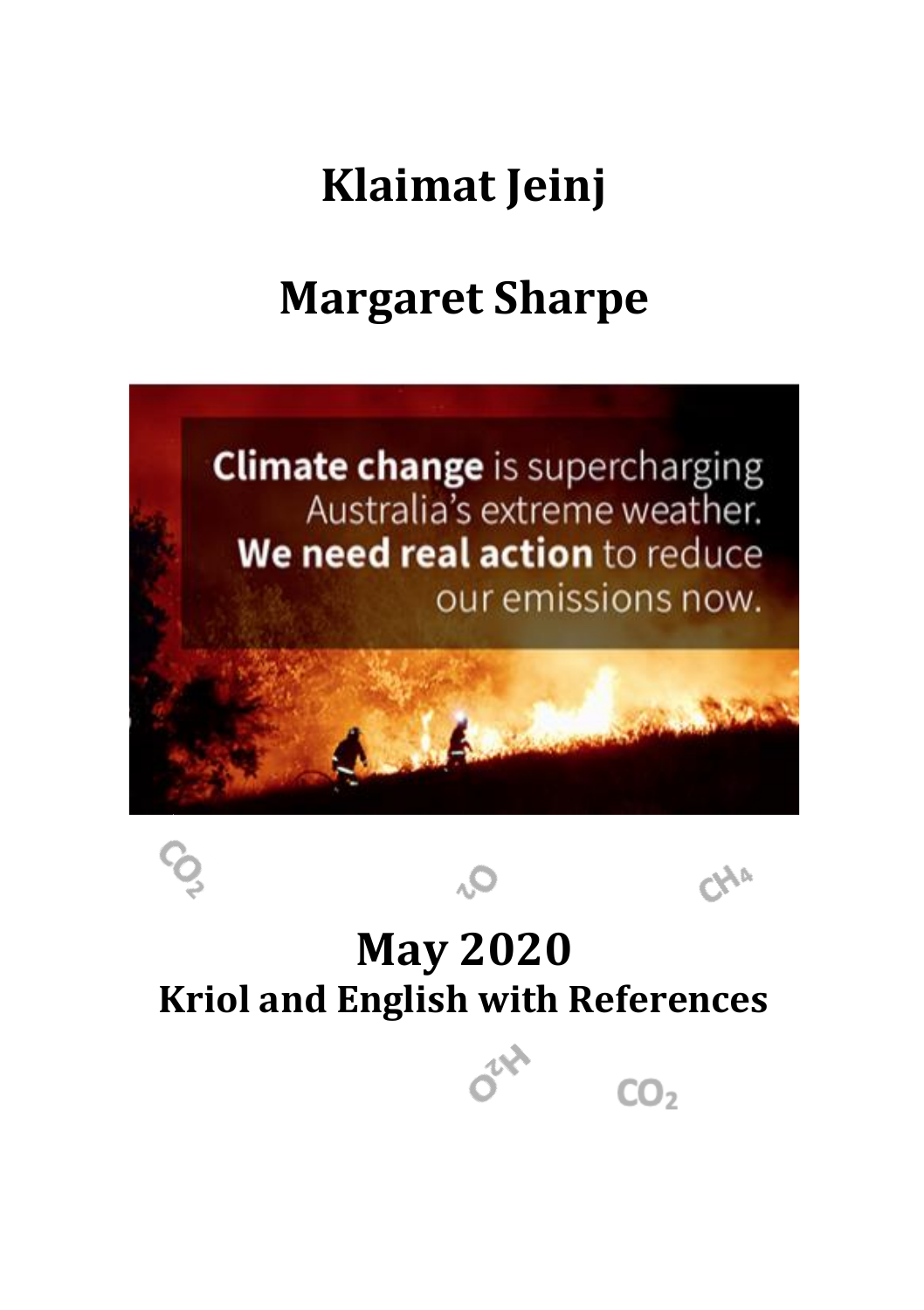#### Printed at Evans Printing, Armidale NSW 2350 www.evansprinting.com.au

Margaret Sharpe www.margaretcsharpe.wordpress.com



<a rel="license" href="http://creativecommons.org/licenses/by-nc-sa/4.0/"><img alt="Creative Commons License" style="border-width:0"  $src="https://icreativecommons.org/l/by-nc-sa/4.0/88x31.png$ "/></a>>https://i.creativecommons.org/l/by-nc-sa/4.0/88x31.png"/></a> licensed under a <a rel="license" href="http://creativecommons.org/licenses/by-ncsa/4.0/">Creative Commons Attribution-NonCommercial-ShareAlike 4.0 International License</a>.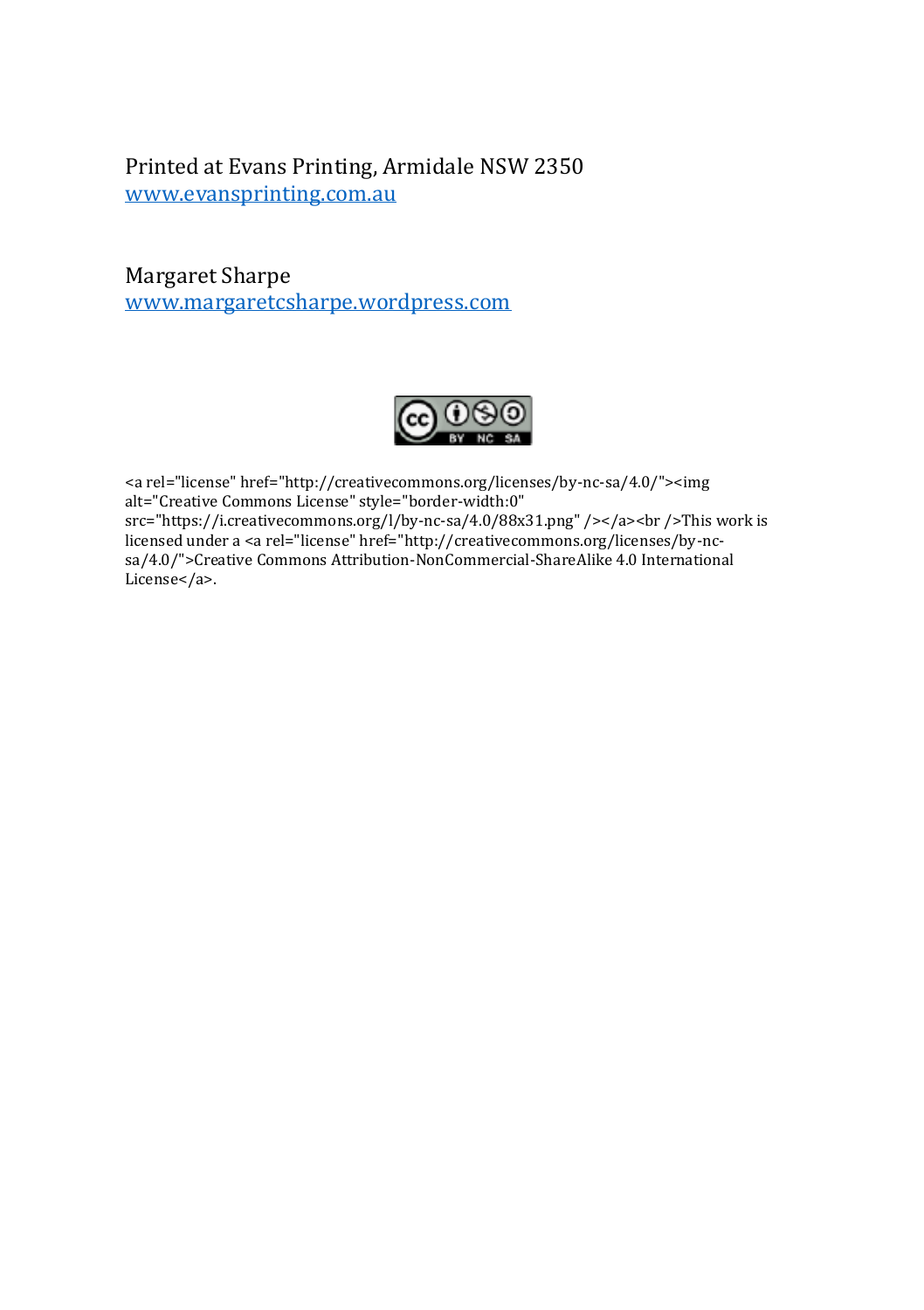## **Contents**

| Pat 1                                            | 2            |
|--------------------------------------------------|--------------|
| Klaimat en weja                                  | $\mathbf{2}$ |
| Longest taim basdam                              | 3            |
| Pikja 1 Sahul 10,000 yiya basdam                 | 3            |
| Wanim yu kin dum tudei?                          | 4            |
| Stori brom wen det klaimat difenwan basdam       | 4            |
| Wanim yumob kin dumbat bla det nogudwan klaimat? | 6            |
| Pat 2                                            | 8            |
| Warlgundu stori                                  | 8            |
| Dijan najan munanga stori, lilbit olijem         | 9            |
| Pat 3                                            | 11           |
| Klaimat jeinj: wotfo im hepin?                   | 11           |
| $O2$ en $CO2$                                    | 11           |
| Kol                                              | 12           |
| Pikja 2 CO <sub>2</sub> meigim hotwan            | 13           |
| Pikja 3 San nomo meigim klaimat jeinj            | 14           |
| Dubala taim wen lota CO2 langa eya               | 15           |
| Pikja 4 Hau det solwoda godan en kamap           | 16           |
| <b>References</b>                                | 17           |
| Hubin raitim dijan buk                           | 18           |



**Ceramic tile table top based on Warlgundu cave Margaret Sharpe**

**www.margaretcsharpe.wordpress.com**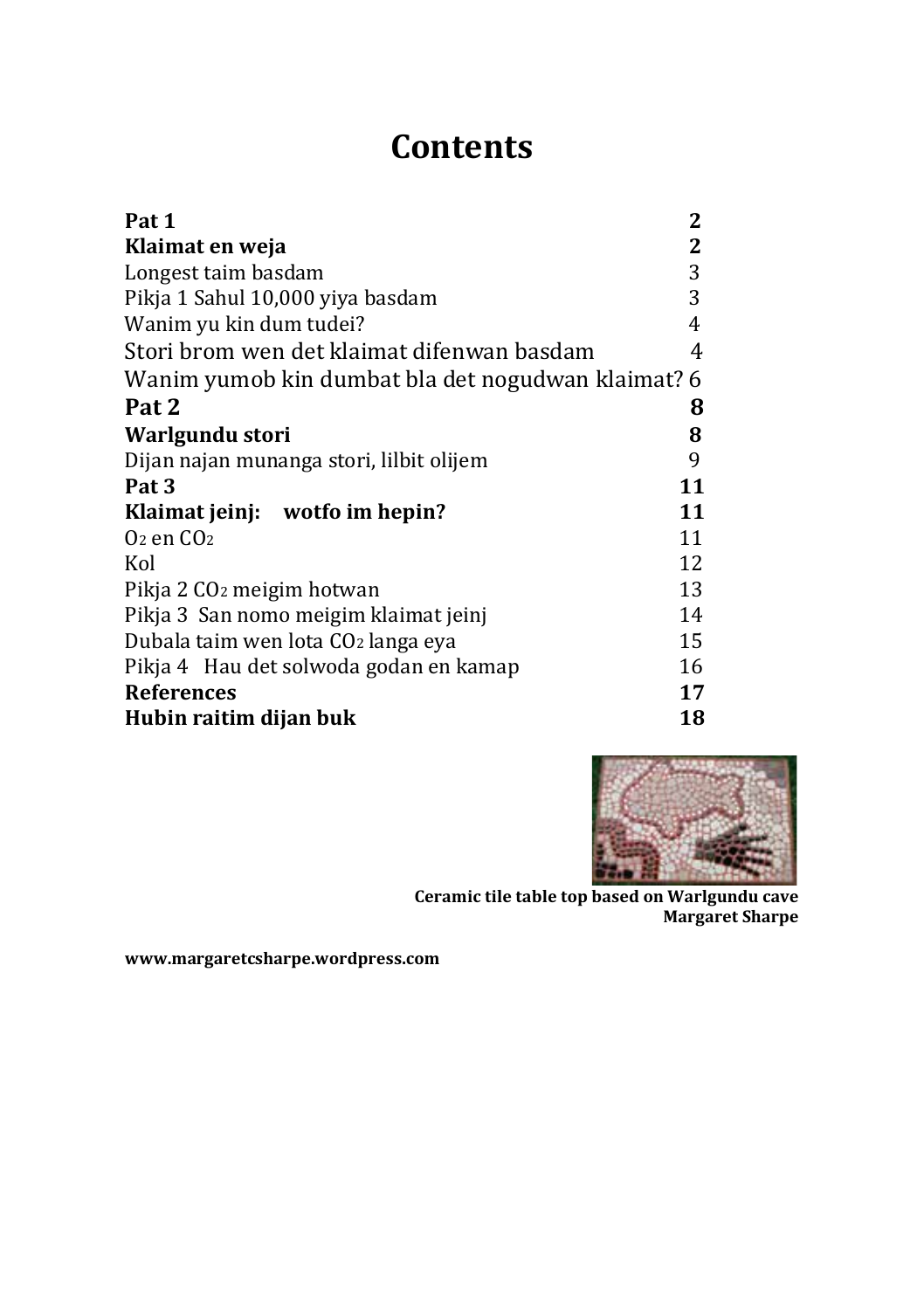## **1 Klaimat Jeinj**

## **Klaimat en weja**

Wen yu tokabat **weja** yu tok, yestidei bin lota rein, tudei im plenti sanlait, maitbi neks dei im garra kolwan, bigesmob klaud. Maitbi yu tok bla koltaim, alibala biges fog, kolbala naitaim. Lagijat.

Wen yu tokabat **klaimat,** yu garra jingkabat rili loongtaim, laik las 4 yiya, handred yiya, thausen yiya, milyan yiya, lagijat. Yu nomo toktok blanga wan dei, wan mant, wan yiya, yu tok bla bigesmob yiya.

Samtaim wi toktok bla **klaimat** langa pleis longwei brom yu kantri, wen wi tok 'O det **klaimat** la Tasmeinya moa kolwan', det **klaima**t langa Ireland moa wetwan, meigi ola gras moa grinwan', o 'det klaimat langa Sahara Desit o det Sangodanwei Desit moa draiwan'.

## **Longestaim basdam**

Blekbala bin stap la dijan kantri, la Ostreilya basdam, bifo munanga bin kaman langa Europe en England. Abdadet, ebriweya samtaim draiwan taim, samtaim bigeswan fladwoda, samtaim rili kolwan weja, garrim loda ais en sno. Samtaim deibin aiswan riba (wi kolim gleisiya, glacier) la dijan kantri, la Victoria, Sauth Ostreilya en Tasmeinya. Samtaim solwoda bin kamap en draundim kantri, samtaim moa kantri en solwoda bin godan.

#### **Climate and weather**

When you talk about **weather**, you are talking about a day, or a week or month, or sometimes a year. You might say there was a lot of rain yesterday, today is sunny, maybe it'll be cold tomorrow with an early fog, and cold at night— like that.

When you discuss **climate**, you have to think about much longer times or a different place, you are not talking about a day, a month or a year, you are talking about really long times (thousands or millions of years), or a very different place, like Tasmania, Ireland or the Sahara or Western Desert.

#### **Long time in the past**

Aborigines have lived in this country, Australia, long before the munanga came to Europe and England. Over thousands of years there were dry times, hotter times, older times with glaciers, even in southern Australia. As oceans changed, there were times when there was more land, and sometimes less. People moved as this happened. Long ago the English Channel flooded and separated England from the rest of Europe. About 10,000 years ago, the ocean separated Tasmania and Victoria.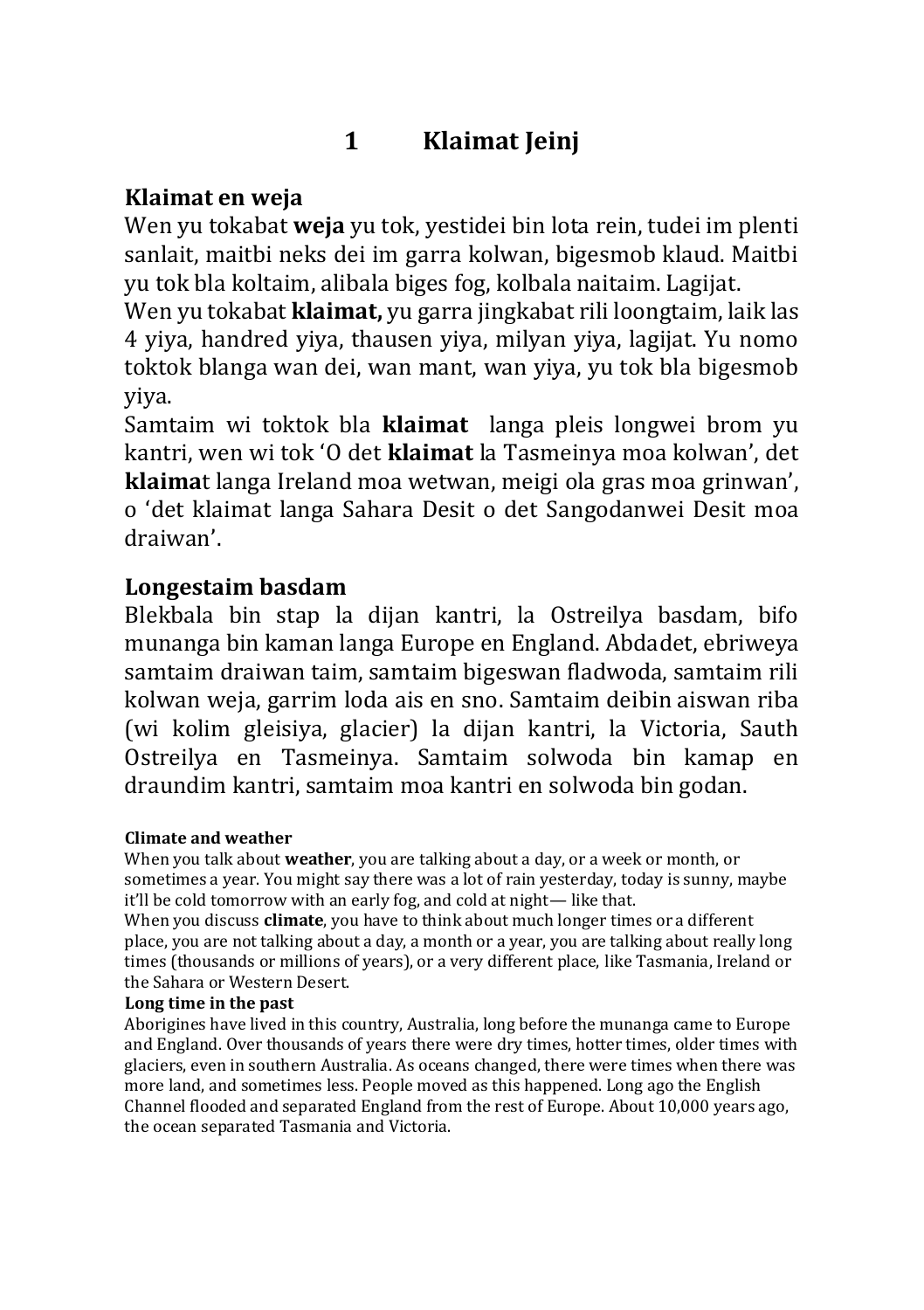Ebriweya, ola pipul bin mubaweibat wen det solwoda moa haiwan, deibin kambek wen det solwoda lowan. Wantaim drai kantri brom England la Europe, garrim wanbala riba jeya. Yubin urldi wokwok brom England langa Europe.

En brom 10,000 yiya bifo tudei, rafwan solwoda bin kamap abwei brom Tasmeniya en Biktoriya. Lukluk la det pikja 1. Det klaimat bin jeinjbat; det solwoda bin kamap en draundim Bass Strait en Port Philip klosap Melbourne.

Wen hotwan or kolwan weja, pipul bin lanimbat. Deibin mubabat, mubawei brom solwoda, deibin meigim lilwan haus, deibin yusim enimul skin bla klos la kolwan kantri, deibin meigim baushed la hotwan kantri. Deibin meigimbat faiya bla kukim daga, deibin meigim faiya bla meigim mijelb wombala. Ebriweya lagijat.



**Pikja 1 Sahul land 10,000 yiya basdam**

Buji yu wana lanimbat wanim jeinjim det klaimat, yu ridim Pat 2. Yu kin luk du la www.climate.nasa.com.

Everywhere, with smaller populations, people moved when the oean was higher or lower. Once there was dry land with a river between England and Europe, and you could walk across. Now that's the English Channel.

From about 10,000 years ago, the ocean came up and separated Tasmania from the rest of Australia, see picture 1. The Yarra River in Melbourne went through what is now Port Philip and joined with the Tamar River from Tasmania.

When populations were smaller, people were learning about these things. They made little houses, and used animal skins for cloaks in cold country, and built bow shades in hot country. They made fire to cook with, they made fire to keep warm. It was always like that. You can learn more from www.climate.nasa.com.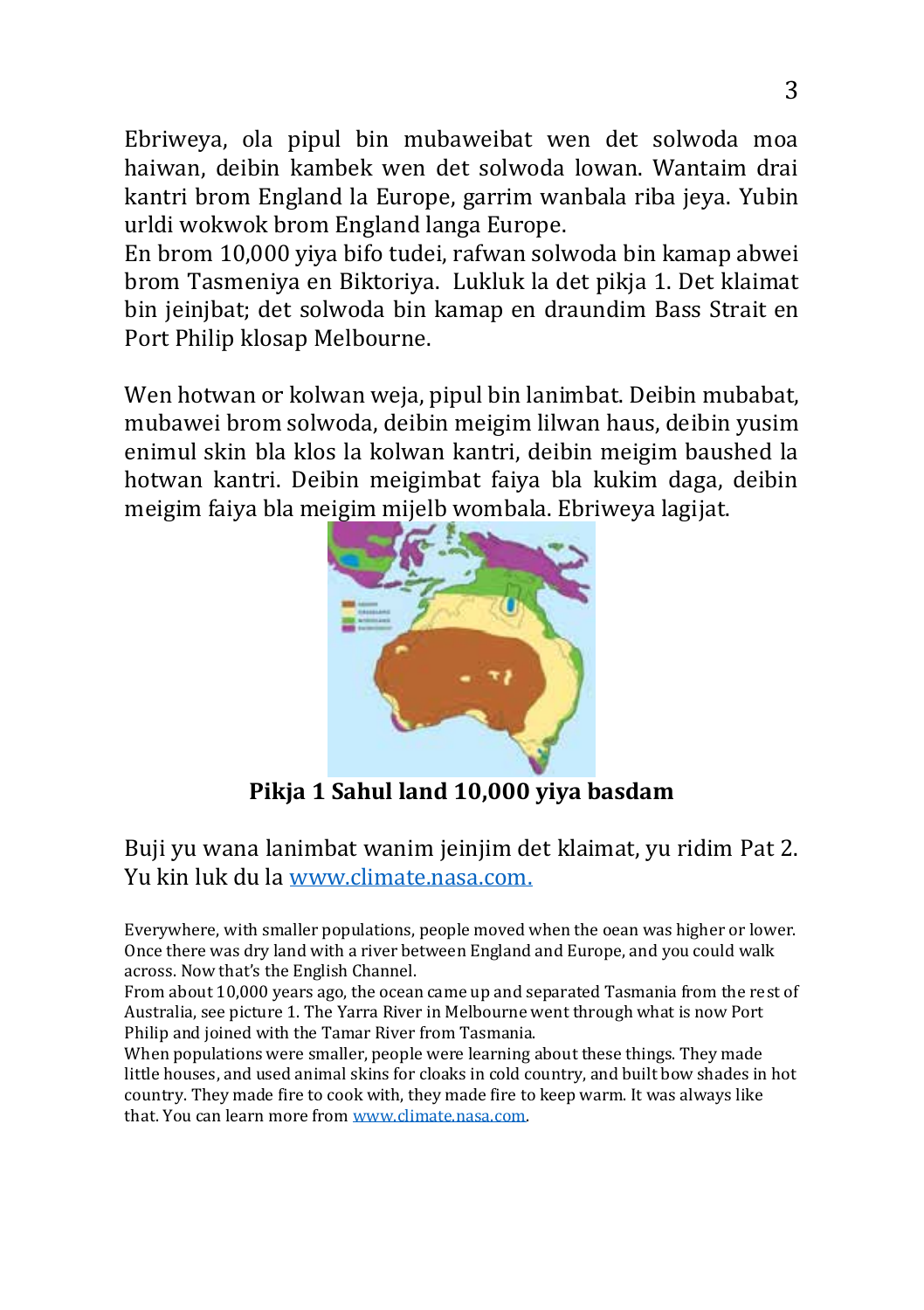## **Wanim yu kin dum tudei?**

Wen det Ropa Riba mishan bit stat, olwan munanga bin plandimbat ting bla munanga daga: pirteta, kerat, pamkin, bin, lifwan daga, lagijat. Deibin kilimbat buligi en bafalo en jukjuk bla mit. Maitbi yu sabi lilbit blanga det taim. Dumaji det olpipul blekbala bin sabi bush purteita, yem, lota gudwan bush daga en wail mit. Maitbi yu kin ridim brom sambala buk blanga det munanga daga en mit. Yu kin ridim bla bus daga du.

## **Stori brom wen det klaimat difrenwan basdam**

Ebriweya, langa Ostreilya en langa England en Europe, pipul dalim stori bla det oltaim. Samtaim deibin sei dubala yangboi bin dum nogudbala ting, en det fladwoda bin kamap. Deibin dalim ola yangboi en yanggel, "yumob dum ting raitwei, dum wanim ola olpipul dalim yumob. Nomo dum nogudwan ting". Samtaim dei bin dalimbat stori bla jikibala bin dumbat nogudwan ting, en pipul bin laflaf, en deibin rimimba det stori. Samtaim deibin meigim song, deibin meigim dens. En pipul lanimbat ola stori, lanim det dens en rimimba det stori. Ola song-lain bin olijem mep, ola song-lain dalimbat weya yu faindim woda, weya you faindim gudwan brom sangidapwei la sangodanwei. Sambala stori bin dalim wanim bin epin 10,000 yiya basdam. Trubala! Blekbala langa Ostreilya rimimba en jingkabat ola stori.

#### **What can we do about it today?**

When the Roper River Mission started, the missionaries planted lots of vegetables: potato, carrot, pumpkin, beans, leafy plants, etc. They killed bullocks and buffalo and chickens for meat. Maybe you know a bit about that time. In the same way the older Aborigines knew about bush tucker and about wild meat. You can read about those times.

#### **Stories from when the climate was different in the past**

In all places – in Australia and in England and Europe, people tell stories about old times. Sometimes they blame two boys for doing something bad, and the floods came. They told all the kids "You people do things correctly, do what the old people tell you. Don't do bad things." Sometimes they tell a funny story about someone cheeky doing wrong, and the people would laugh about it – and remember the story. The song lines were maps to tell you where to find good water, travelling long distances. Some stories told you what happend 10,000 years ago! Yes, Aboriginal people in Australia remember and think about those stories.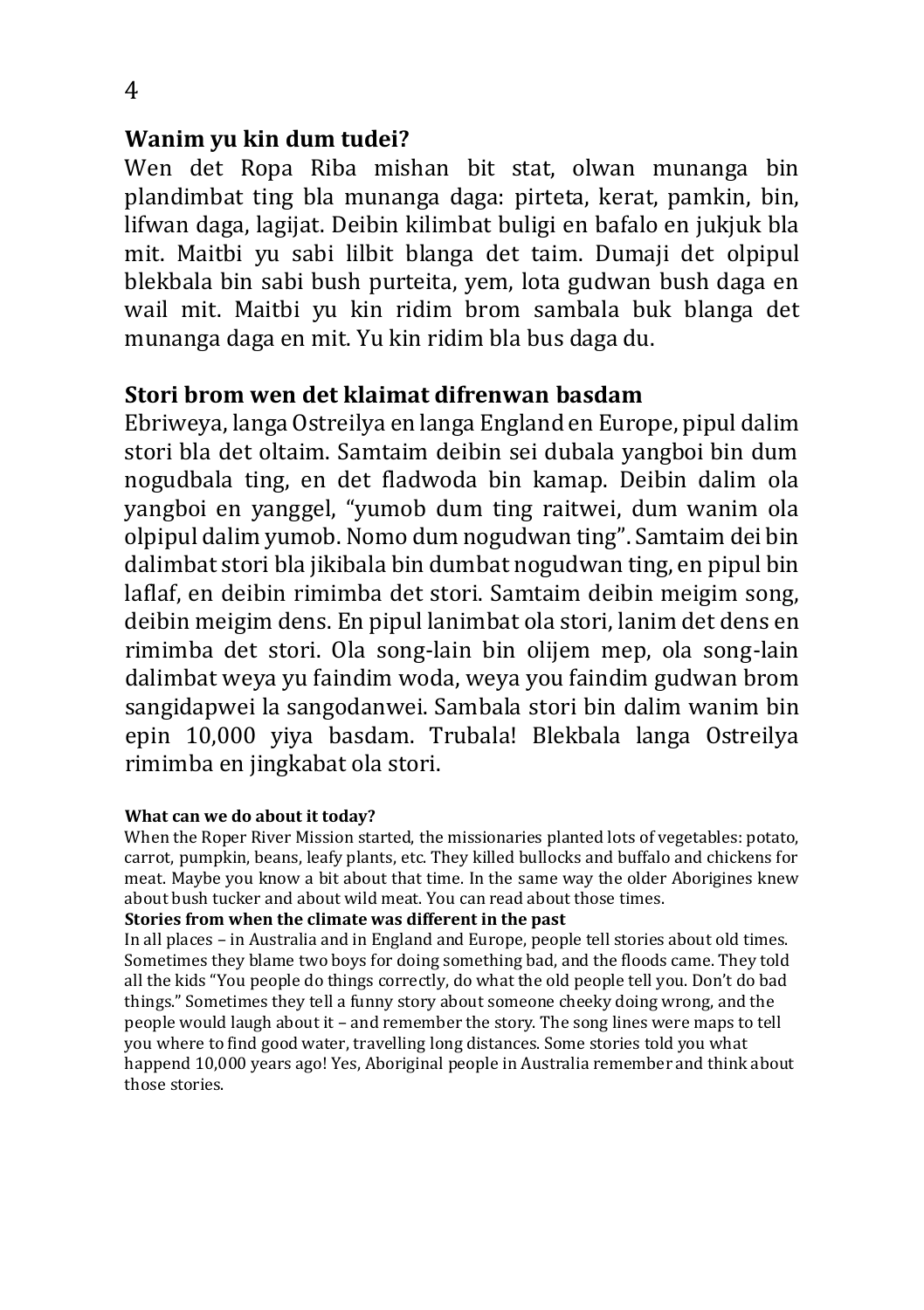So ola olpipul bin tijimbat ola yangpipul wanim yumob garra dum bla stap gudwan en nomo sikbala. La sangidapwei, det Dhanggati blekbala lanimbat "yu nomo stap klosap la solwoda. Yu kin kajim fish langa bij, ngarni yu garra kemp la haipleis'". Wen det big tsunami, det bigeswan weib bin meigim ola solwoda godan langa Indonisha, langa Aceh, ola Andaman Ailen pipul bin sabi yu garra ranap la bigwan hil – det woda garra kembek en draundim ebriweya. Ola bigeswan enimul bin sabi du, en deibin ranawei la haipleis langa det ailen. Dumaji ola pipul ubin nyuwan langa det kantri nebin sabi, en biges mob bin draun.

Yu wanda askim sambala olpipul wanim bin hepin. Dumaji ebriting hepin en wibin lusum lota stori tudei, bobala wi. Ola munanga brom England, deibin silibala. Deibin bilib wanim deibin dum langa ron kantri bin raitwei bla Ostreilya. Deibin dum rongwei blanga dijan difren moa draiwan kantri. Moa munanga lanimbat mobeta na. Deibin bagarimap moa langa sauthpat Ostreilya.

Tudei, lota pipul bin wori bla **klaimat jeinj** o **grinhaus ting**. Maitbi yumob langa Ngukurr en difren pleis lagidjat sabi det moa; lota pipul langa bigeswan taun sauthwei nomo sabi prabli. Moa hotwan weja, moa bigeswan bigstom. Moa bigeswan bushfaiya, moa bigeswan saikloun en fladwoda. Wotfo maitbi hepin? Bla wanim? Ai dalim yu langa neks pat langa dijan lilwan buk. Wi gada jingkabat wanim wi kin dum na.

Old people were teaching the children what they had to do to stay healthy and safe. On the east coast of Australia, the Dhanggati Aborigines told people "don't stay close to the ocean. You can catch fish on the beach, but you have to camp in high places." When that big tsunami hit Aceh in Indonesia, all the Andaman Island people knew that, and ran up to the hills before the water came back and flooded everywhere. The elephants knew also, and escaped to the hills. The new people there didn't know, and large numbers were drowned. You should ask some of the old people what happened. We have lost a lot of those stories, unfortunately. Some munanga have worked out what happened and written books. But the first settlers and convicts from England acted stupidly. They thought what was right for their country was right for Australia. This is a much dryer country and they messed up things a lot more in the southern part of Australia. They are slowly learning now.

Now a lot of people are worrying about **climate change** or the **'greenhouse effect'**. You in Ngukurr and places like that know more about it; a lot of pople in the big cities don't understand. More hot weather, more big storms, more big bushfires, more cyclones and floods. What might happen? Why? I talk about it in the next part of this book. We have to think about what we can do now.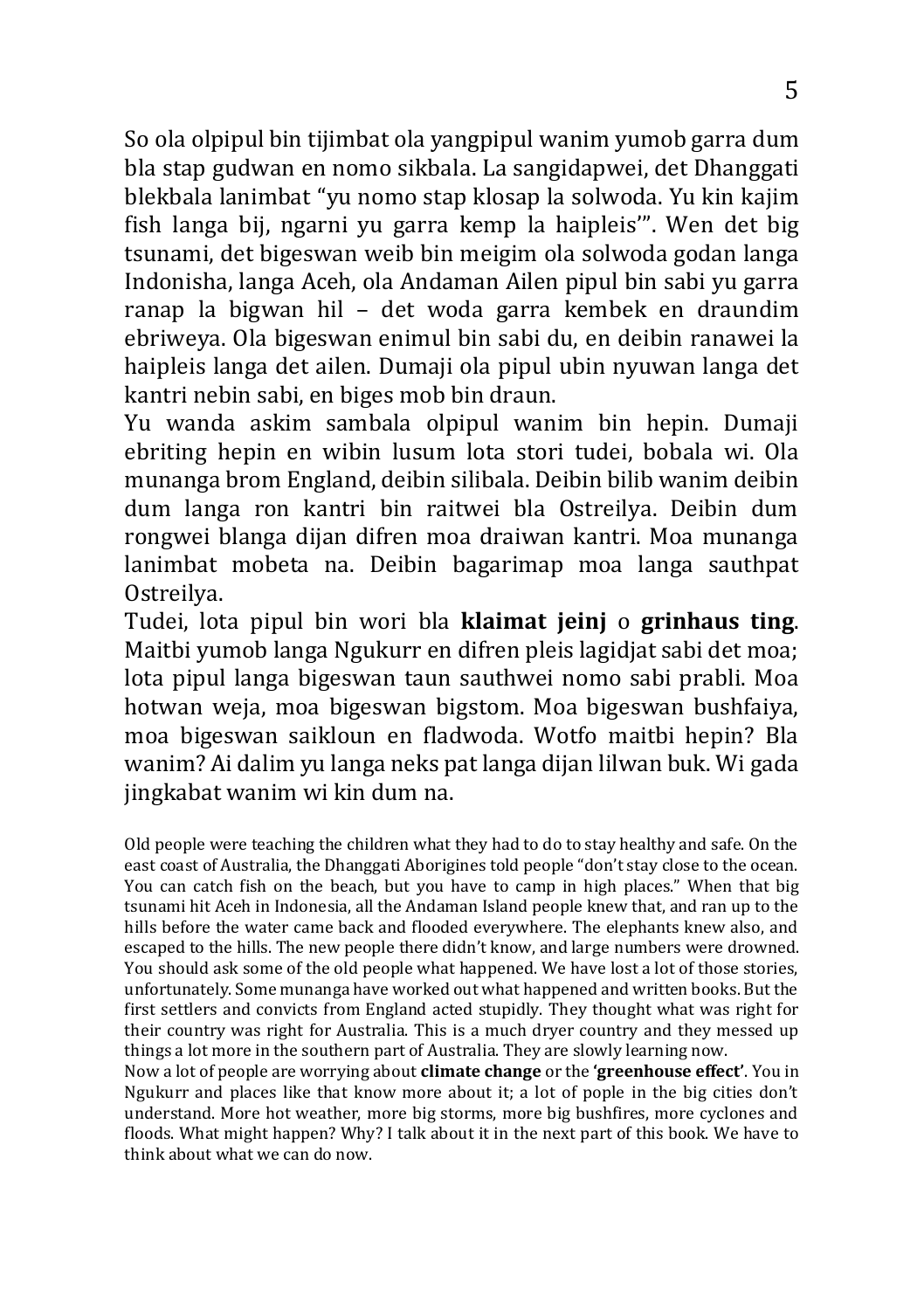## **Wanim yumob kin dumbat bla det nogudwan klaimat?**

Wal, aibin irim det Ngukurr Kansil bin dumbat samting bla meigim elektrisiti brom sola penel pleis. Ai rili hepi bla irim det nyus. En deibin purrum moa tengk bla gajim woda. Ai abum ofis la yunibersiti la Armidale en dei bin pudumin 100 sola penel jeya. La Wuyagiba Stadi Hab dei garrim 30 sola penel, plendi bla elektrik lait en intanet en telefon. Maitbi dregli yumob kin klosim det disel jenereita, en nomo garra bringimin ola disel. Ai abum sola penel la main haus, en tengk bla woda. Det rainwoda gudwan, moa gudwan teist; ai nomo laikim det boa woda la Ngukurr!

Maitbi yu kin burrum moa woda tengk bla gajim ola reinwoda blanga yu haus. So yumob kin growum lota daga klosap la yumob haus. Wanim det olwan mishinari bin dum? Ai rimimba pamkin, en stroberi, en letes, lagijat. En sambala olpipul rimimba ola bus daga. Yu kin jingkabat wanim bus daga growap gudwei klosap langa yu pleis. Maitbi laik sambala olpipul yu kin pulat det widwan bla gibit rum la gudwan daga. Yumob garrim lota buk na bla ola olwan bush daga, yu kin faindim wijan gro gudwei la yu pleis, so yu kin seib long draib bla gerrim lilisid en difren bush daga, yarragaga (blek karant), grin plam, wail banana (ngurrurdin). Ai rimimba det bush jalimaduk, lilwan grinwan bin gro la Minyerri. Im switwan. En ngurrurdin, en najan switwan daga.

#### **What you can do about climate problems**

I've heard that at Ngukurr you are now getting electricitiy from solar panels, and I'm delighted to hear it. Also, they have put more water tanks in. I have an office at the University of New England in Armidale and they've put in 100 solar panels to help. At the Wuyagiba Study Hub they have 30 solar panels, which gives plenty of electricity for lights, internet and telephone. Maybe soon you can close down the Deisel generator, and not have to bring all that diesel fuel in. I have solar panels and water tanks at my house. Rainwater tastes good – I don't like the bore water at Ngukurr!

Perhaps you can put more water tanks for rainwater at your houses. Then you could grow lots of vegetable food close to home. What did the missionaries do? I can remember pumpkin, strawberries, lettuce, etc. the old people can remember all the bush tucker. You could think about what bush tucker could grow well close to your homes. Some of the old people used to pull out weeds to give more space for the good bush tucker. You mob now have a lot of books about the old bush tucker, and you could find which ones would grow well around your area. You could save on long drives to get waterlily and other bush tucker, black currant, green plum, wild banana. I remember the little bush passionfruit, little greenskinned fruit grew at Minyerri. It's sweet, wild banana is also sweet.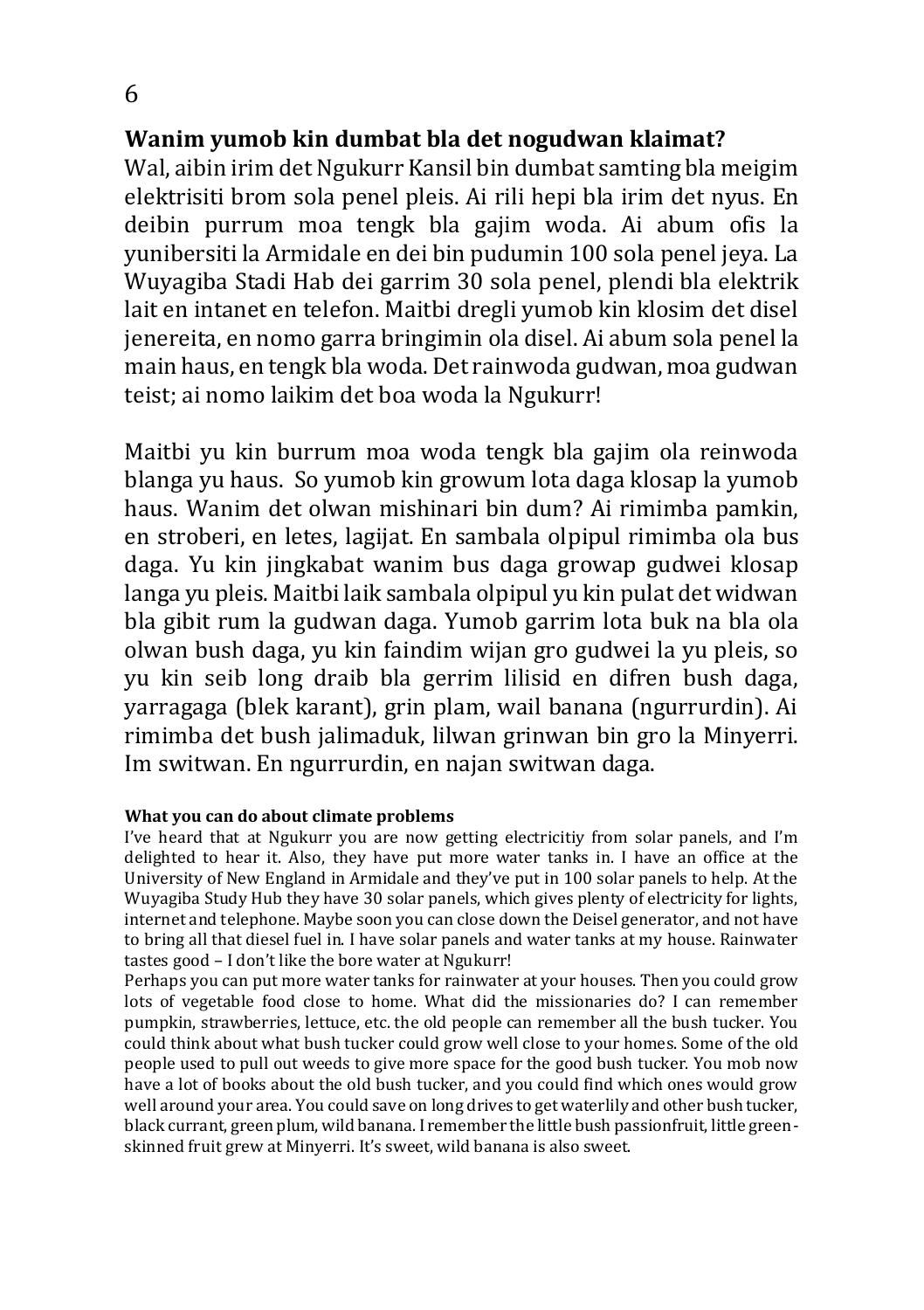Simon Normand bin dalim mi sambala bin sabi lota spring woda pleis, lota olwan wodahol, ol draiwan tudei. Wanbala olgomen bin dalim. Ola bulugi bin rabishim du. Maitbi yu kin digimat moa dipwan, en burrum strongwan fens raun det wodahol, so det bulugi kaan go jeya. Maitbi yu kin burrum lilwan ruf en woda tengk klosap la det woda pleis.

Maitbi yu kin burrum yalbun jeya buji yu meigim lilbit bigwan bilibong jeya, klosap la yumob pleis. Simon dalim mi lota menggrob bin dai, dumaji det solwoda bin get hotwan. Den ola lilwan fish u growap jeya kaan growap jeya na. Den yu kaan faindim lota fish.

Moa beta yu growum moa daga klosap la yu pleis, so yu nomo labda go longwei garrim disel trak bla gajim. If yu kaan groim ebriting klosap en yumob stil garra gejim samting brom stowa, dumaji yumob kin miksimin moa bush daga. Pasli, mint en teistiwan lilwan daga: yumob kin gro lilwan lifiwan olijem pasli, mint, ol teistiwan lilwan grinwan daga. Yumob garrim lemongrass deya. Yu kin groum la lilwan bakidi klosap langa yu haus.

Sambala pipul kin dum moa, dumaji yumob kin album gija. En gudwan ting buji yu kip goin futwok, meigim yu moa eltiwan. En dringkimbat moa woda, im kipim yu klinwan insaid.

Simon Normand told me that some people know that a lot of the old waterholes are dry today. One old woman told him. The bullocks were destroying them also. Perhaps you can dig them a bit deeper and put a strong fence round the waterholes, so the cattle can't get in Maybe too, you can put a little roof and a water tank close to the waterhole.

Maybe you can get waterlily to grow there if you make a bigger billabong there, close to your home. Simon told me a lot of mangroves were dying, because the saltwater got warmer. Then all the young fish who grow there can't grow there any more. Then you can't find as many fish.

It's better you grow more food close to your homes, so you don't have to go so far with a diesel truck to get the. Of course not everything will grow near your home, and you'll still have to buy some things from the store, but you can mix in more bush tucker. There's also parsley, mint and tasty herbs or things like them You have lemon grass there, and you can grow little things in a container near your house.

Some people can do more, but you can help each other. It's good to keep walking, and to drink more water, which helps your digestion.

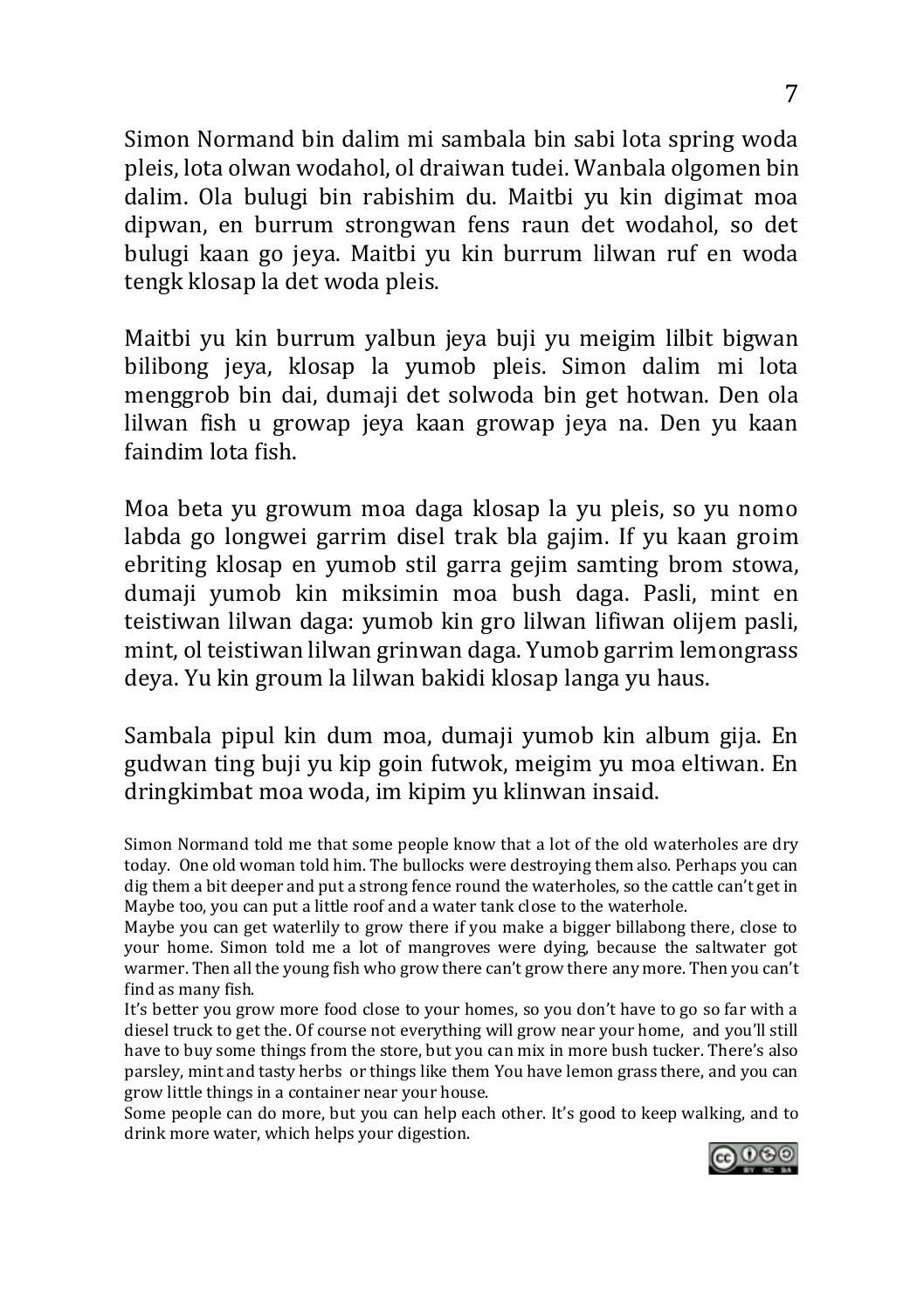



Cave entrance The cave hill Maureen Thompson



The billabong below the cave, before it shrank to a puddle Maureen Thompson, Marra woman

La Warlgundu wanbala keib airrap garrim lota bon. Deibin gabarrim garrim redwan oka. Olman Mordecai Scewthorpe bin dalim mi stori.

Tubala yangboi bin kilim dubala lilwan bardbard. Bat dijan dubala bardbard bin biginini brom det Reinbo. Det Reinbo im bulab gula, jandim bigeswan stom, en kilim detlot pipul. Sambala dalim lilbit difrenwei, en dubala yangboi bin gedawei, en det Reinbo bin kilim najamob pipul. So pipul rimimba det stori en dalim maitbi lilbit difrenwei. Bat det dubala stori dalim yu det Reinbo bin bulab gula bla det ting.

#### **The Alawa and Marra story about the Warlgundu Cave**

At Warlgundu there's a cave up high with lot of bones, stained in red ochre. Old Mordecai Scewthorpe told me that story. Two boys killed two little birds. However, these birds were children of the Rainbow Serpent, who got very angry, sent the biggest storm, and killed those people.

Some people tell the story differently, and the Rainbow killed a different mob of people. But both stories tell how the Rainbow got very angry about it.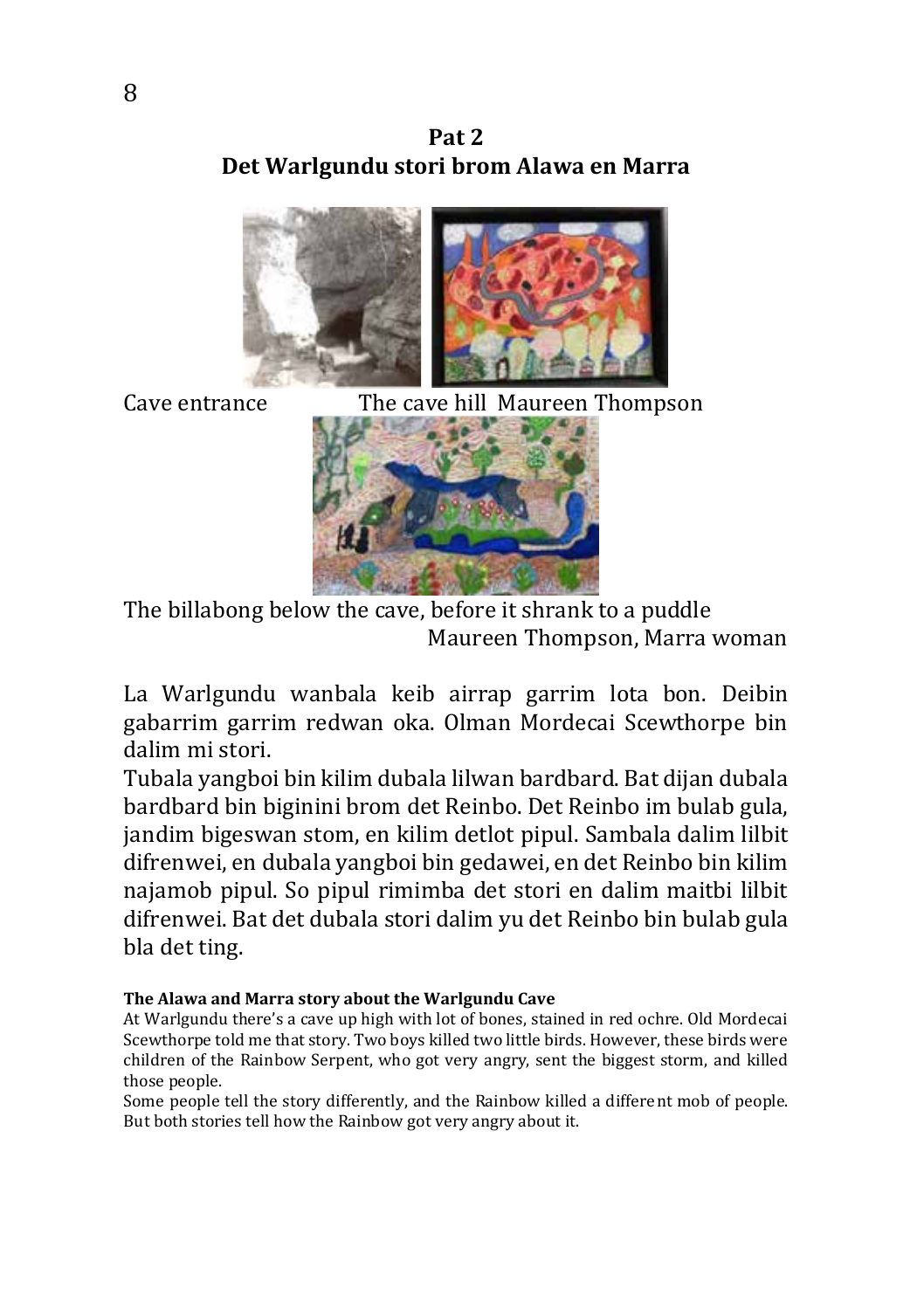### **Dijan najan munanga stori, lilbit olijem**

Ai dalim yu najan truwan stori. Langa 1760 raitab 1813, lilmob klebawan munanga bin abum miting ebri fulmuntaim langa England. Nebin elektrik lait den, nebin motoka, anli hos. Det hos sabi wijei dei gota go fulmuntaim. Samtaim wanbala fren bin kaman brom Amerika du.

Bifo det taim pipul bin yusim lilbit kol bla faiya jaldu, la England en langa China. Bat den, dismob bin meigim enjin. Dei bin yusimbat kol bla meigim enjin wek gudwei. Deibin yusim kol bla meigim woda hotwan en meigim enjin wekwek. Den, la 1857, sambala bin yusim kol bla meigim elektrisiti, en wi bin stat yusim elektrik lait en draibim motoka.

1903 deibin meigim eroplein. Deibin lanimbat brom det bumereing bla blekbala klosap Sydney. Trubala, det kambek bumereing bin shoum wijei yu megim wing raitwei. Ebribodi bin hepi blanga ola ting kol kin album, bla ola ting oil kin album.

Bat langa 1960 pipul bin teknotis samting. Det ais riba langa kolwan kantri bin danim mijalb langa woda. Det weja bin go wailwan. Det Reinbo o det We:l bin moa hotwan, get sikap. Ola wodahol la Marranbala kantri bin go draiwan.

Wi garra stap yusim ola kol en oil. Gudnyus: wi sabi meigim sola penel en winfam. Laik ola grinwan plent en tri, wi kin yusum det sanlait, en maitbi deikemwei det disel jenereita bla elektrisiti.

Before that time, people used a little bit of coal for fires, in England and in China. But then, this group made engines work well to heat water to make steam engines. Then in 1857, some people used coal to make electricity, and we started using electricity and driving cars. However about 1960, people noticed something. The glaciers in cold countries were melting to water. Weather started going crazy. The Rainbow, or the whole Earth, was hotter, and got sick. All the waterholes in Marra country went dry. We have to stop using all that coal and oil. The good news is we know how to use solar panels and wind farms. We have to stop using coal ad oil. Like plants we can use sunlight directly.

**This is a munanga story, which is a little bit the same**

Now I'm telling you another true story. About 1769 to 1813, a group of clever men had a meeting every full moon time in England. There was no electric light then, no cars, only horses. Horses know which way to go under a full moon.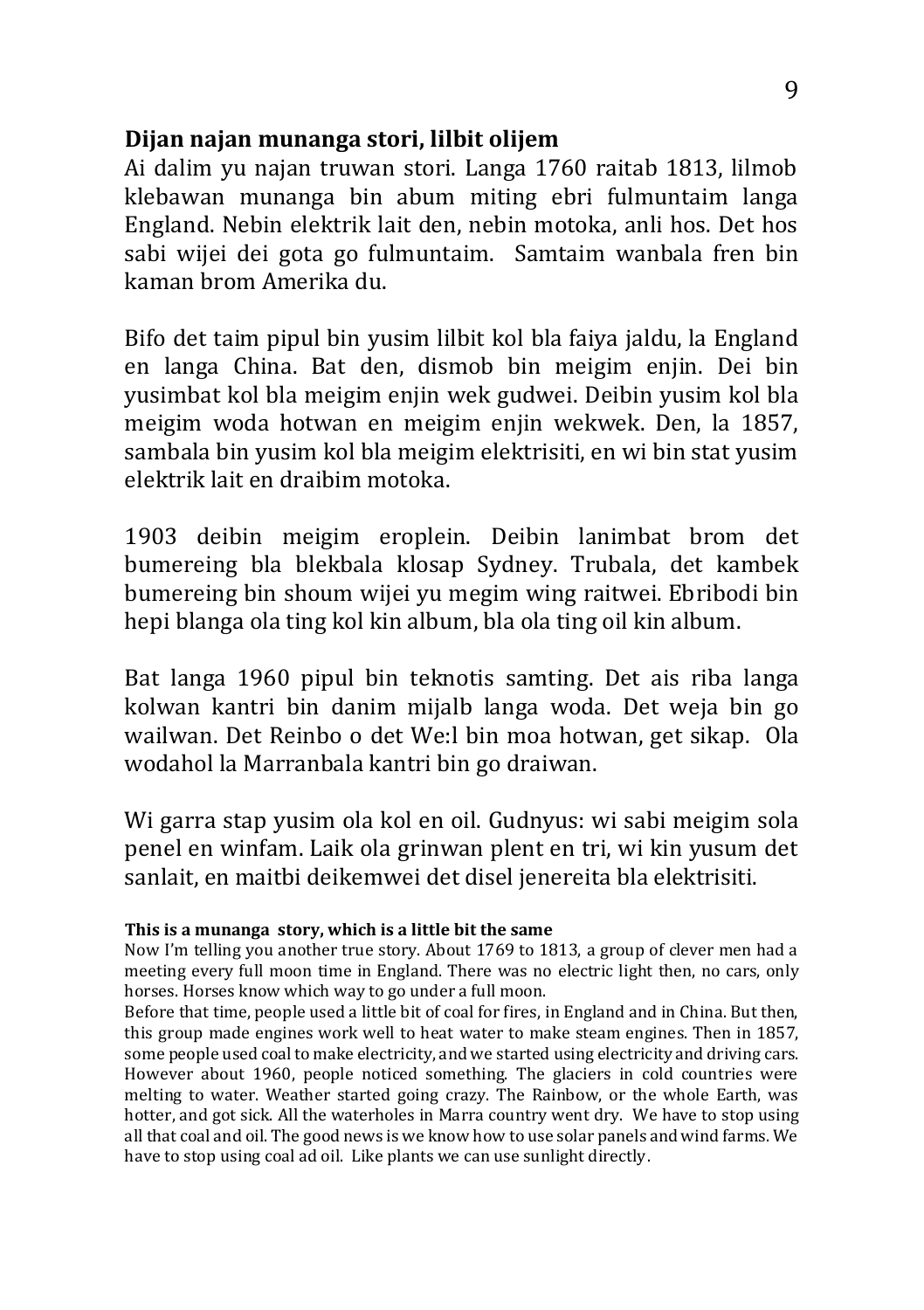Moa isiwan wi sabi wen samting hepin kwikwan. Klaimat jeinj moa slobala. Yu sabi det stori bla brogibrogi? Yu sabi buji brogibrogi dirrawu hotwan woda, im jampat kwikbala, laibala. Buji im in kolwoda en slowan det woda git hotwan, im nomo notis raidap det hotwoda kilim dedbala.

Maitbi im nomo du leitwan bla stat irim wanim det We:l bin dalimbat wi. Wi kin trai jeinjim so ola yang pipul kin stei laibala.

Gudnyus: tudei wi abum sola penel, en wi kin meigim elektrisiti brom sanlait. Tudei wi abum winfam. Oldentaim wibin yusim winmil bla bringimap woda. Dislot nyuwan winmil kin meigim elektrisiti du. Wi nomo garra digimap ola kol en oil. Buji yu bolorrum Pat 3, yu kin sabi mowa bla wanim wi garra dum dislot ting.

It's easier to notice when change comes quickly. Climate change is slower. You know the story about a frog? You know that if a frog dives into hot water, it jumps out quick smart, and alive. But if the water is cool, and is slowly getting hotter, it doesn't notice until too late, and the hot water kills it.

Perhaps it's not too late to listen to what the Earth is telling us. We can try to change so the young people will stay alive.

It's good news that today we have solar panels and we can make electricity directly from sunlight. Today we have windfarms. Earlier we used windmills to bring up water from underground. The new windmills can make electricity too. We don't have to mine coal and oil. If you read Part 3, you will understand more about why we have to do these things.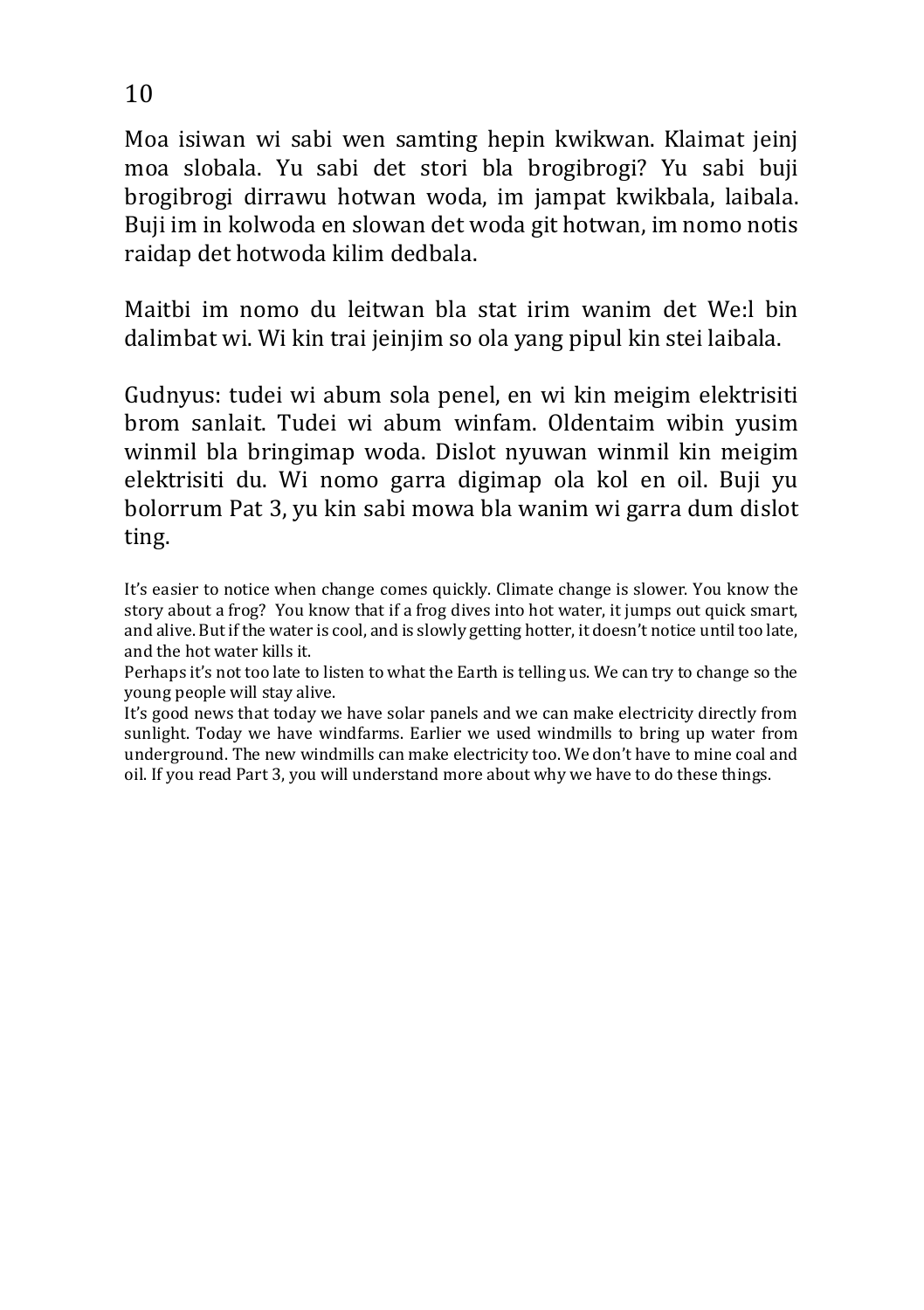#### **3 Klaimat jeinj: Wotfo im hepin?**

## **Oksijen (O2) en kabon daiyoksaid (CO2)**

Ola bigwan enimul laik wi garra blowin eya. Det eya goin la wi burlburl, langa wi lang. Langa eya lota difrenwan ges: oksijen, naitrojen, en lilbit ola najan ges. Det bigespat la eya im naitrojen, N2 (78%) en oksijen O2 (21%). Lilbit (1%) najalot ting la eya: das, smok, lilwan sid brom difrenwan grin plent, geswan woda H20, kabon daioksaid CO2 0.04% (en dubala kwaitbala ges Argon en Neon). Det O2 en N2 garrim tubala etam, det woda (H2O) en kabon daioksaid (CO2) garrim thribala etam, en sanlait meigim lilbit hotwan. Anli langa dijan We:l det eya rait bla laif olijem wi. Buji wantaip we:l nomo garrim eya, im stap kolwan, en nomo garrim laif. Buji wantaip we: lgarrim dumaj CO2 im du hotwan bla laif. Det Moningsta lagijat. Eya bla Moningsta nili holot CO2; im garrim lota poisinwan esid du.

Wen wi blowin eya langa wi burlburl, wi deikimin 3% det O2, en gibitwei 4% CO2. Stil plenty O2 kamat. Langa burlburl det oksijen goin langa blad, en det blad karrimap langa ebripat wi bodi. Det blad na karrimbek CO2 langa burlburl, en wen wi blowat, det CO2 goin la eya atjad.

#### **Why does the climate change?**

#### **Oxygen (O2) and carbon dioxide (CO2)**

All large animals like us have to breathe air. The air goes into our lungs. In the air there are a number of different gases: oxygen, nitrogen and small amounts of other gases. The biggest part in air is nitrogen  $N_2$  (78%) and oxygen  $O_2$  (21%). The remaining part (1%) is a little bit of other things: dust, tiny seeds from different green plants, water vapour  $(H_2O)$ , carbon dioxide  $CO<sub>2</sub>$  (0.04%) and two inert gases Argon and Neon. O<sub>2</sub> and N<sub>2</sub> have two atoms in the molecule, water vapour (H2O) and CO2 have three atoms, and sunlight warms them. Only in this planet is the air right for life like us. If one sort of planet has no air, it will stay too cold, and will not have life. If there's too much CO2, it is too hot for life. Venus is like that. The atmosphere of Venus is nearly all CO2, with a lot of sulfuric acid also.

When we breathe air into our lungs, we take in about 3% of the oxygen, and breath out about 4% CO2. There's still plenty of oxygen left (so we can breathe it out into another person's lungs to save their life). In the lungs, the blood carries the Oxygen everywhere in our body. The blood then carries back  $CO<sub>2</sub>$  to the lungs, and when we breathe out, the  $CO<sub>2</sub>$ goes into the outside air.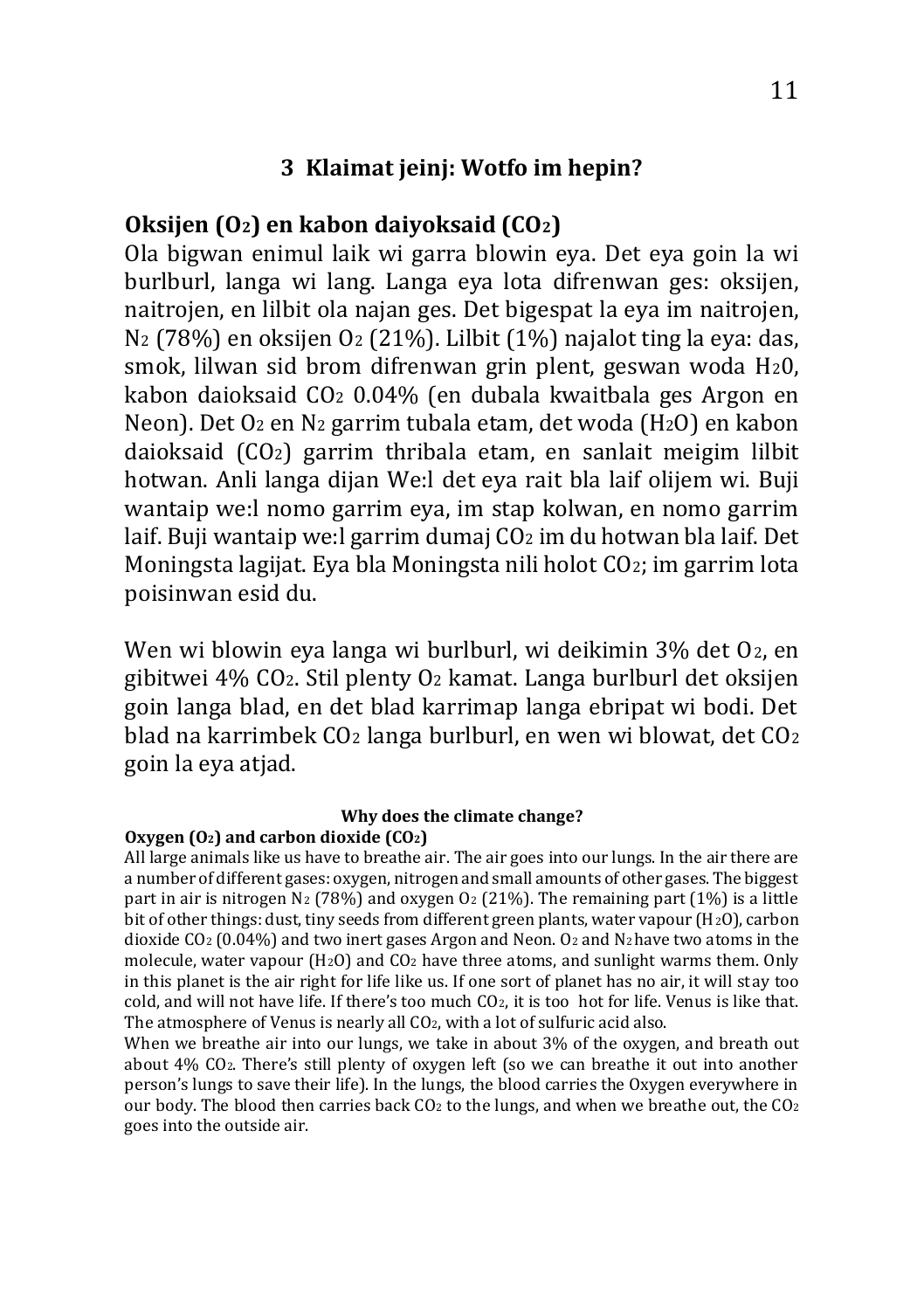Ola gras, ola tri, ola grinwan daga, dei dum seimwan ting. Dei bulimat lilbit O2 en gibitbek lilbit CO2. Dumaji ola grinwan daga dum samting moa. Dei yusim det CO2 en sanlait, en meigim growap moa lif en rut, burdiflawa en daga, en sheid. Abdadet, dei burrumat det O2 wen det San la skai deitaim.

Looongtaim pasdam, anli lilbit  $O<sub>2</sub>$  la eya. Ol wi bigwan enimul nebin jeya, dumaji wi garra yusim det oksijen. Anli wen ola tri en mos en grinwan ting bin meigim bigesmob oksijen, den ola bigwan enimul bin stat. Ola enimul bin dagat det grinwan ting. Wi sabi sambala enimul laikim dagat najan enimul du. Lota sneik en aligeita en manidl laikim dagat najan enimul! Det bokabain dagat lota ent. Ola igalok laigim dagat najan enimul du. Blanga stap laibala, ola enimul garra dagat samting laibala. Dumaji ola grinwan ting olijem dagat det lait brom det San.

Wi, ola blekbala en munanga, bin urldi yusim ola wadi en grass bla meigim faiya. En oltaim, wi, munanga en blekbala bin laigim faiya, en wi laigim jidan en toktok gija klosap faiya.

## **Kol, det olwan dedwan wadi brom ananit ola graun**

Tudei, wi yusim kol en oil brom ananit la graun. Ol det kol en oil bin rili oltaim tri en wadi bin berid. Yelabala en munanga bin yusimbat lilbit kol longes taim, maitbi klosap 3,000 yiya.

All plants (grass and trees) do the same. They take in  $O_2$  and give out  $CO_2$ . But the green plants do something more. They use the CO2 and sunlight, so they can grow more leaves and roots, flowers and fruit, and shade. They then give out  $O<sub>2</sub>$  when the sun is in the sky in the daytime.

A very long time in the past, there was only a very little bit of  $O_2$  in the air. There were no big animals there then, because they (and people) had to use oxygen. When plants started making O2, that's when the big animals started out. Animals eat plants. Some animals like to eat other animals also. To stay alive, all animals have to eat something which is alive. But grenn plants also 'eat' the light from the Sun.

All of us, black or white, used to use wood and grass for making fires, and we like to sit and talk close to a fire.

#### **Coal is old dead wood buried in the ground.**

Now we use coal and oil from under the ground. All that coal and oil were once trees and wood which was buried. Chinese and White Europeans used to use a small amount of coal for a very long time, Possibly for some 3,000 years.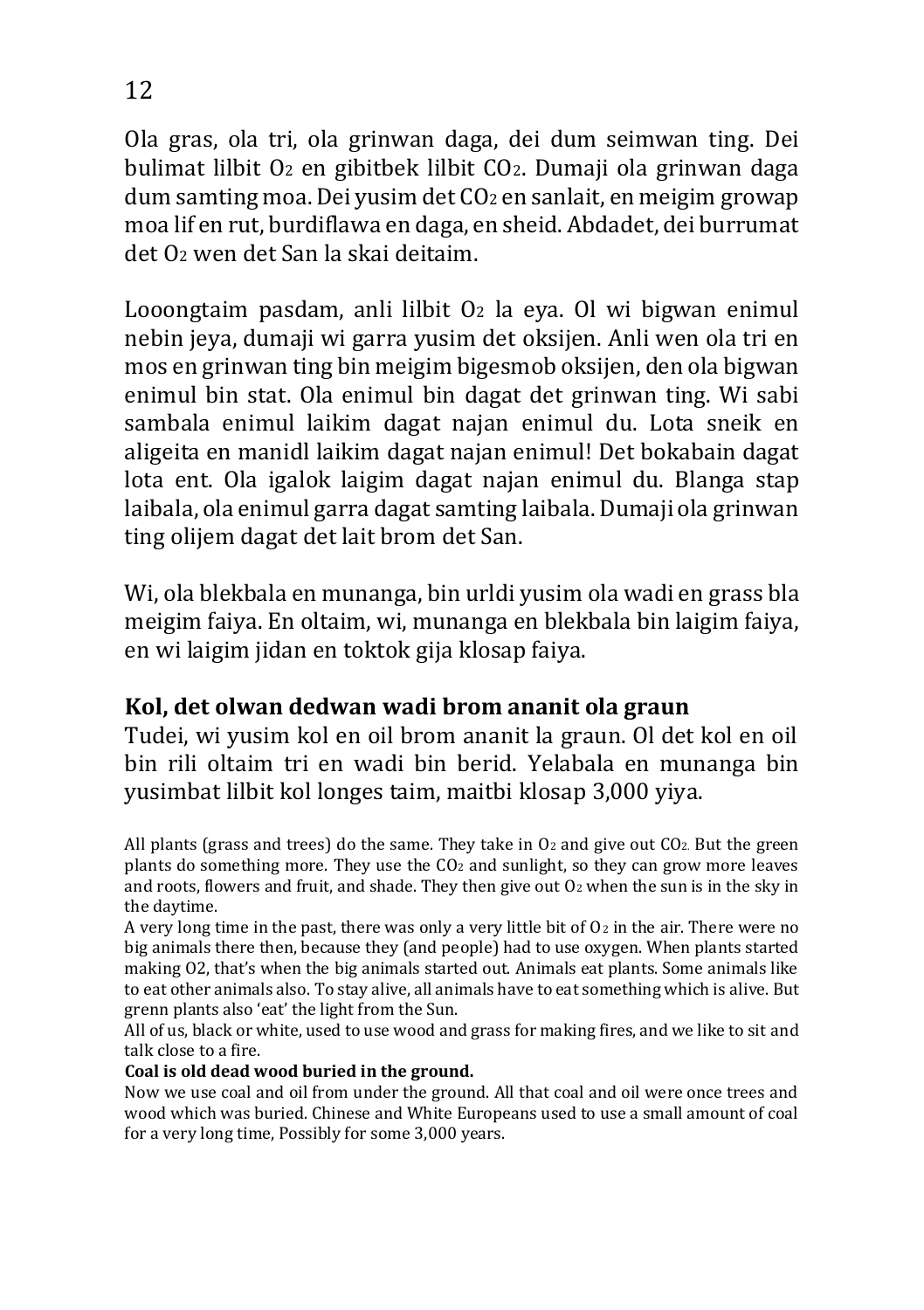Dumaji anli lilbit. Det meigim lilbit moa CO2. Klosap 1760-1813, moa 200 yiya bifo tudei, deibin meigimbat enjin wekwek brom stim (geswan woda), en deibin meigim det woda hotwan brom meigim faiya garrim kol. Nomo elektrik lait jen, nomo motoka. Ebribodi bin wokwok, o maitbi yusum yarraman, hos.

Langa 1879, pipul bin stat yusim elektrik lait, langa 1888 deibin meigim motoka. Deibin barnim kol bla meigim elektrisiti, deibin meigim petrol en disel brom det oil. Wen wibin stat yusim biges mob kol en oil, ebribodi bin hepiwan en sei GUDJOB!

Bat, brom maitbi 1960, sambala bin faindim lota ais bin gobek la woda. Ola graun garrim ais adbala. Det graun bin go sofwan wen det ais bin danim la woda. Jet kolwan graun dei kolum **tandra**. Ola reindiya la Canada en naja nothpleis bin faindim ola graun go sofwan. Bobala reindiya! Wanbala munanga bin raitim bla dijan ting. Najan munanga, neim Keeling, bin kip rekod bla langa eya, luk Pikja 2.



#### **Pikja 2 CO2 meigim hotwan**

But only a little. It made a little bit more CO<sub>2</sub>. About 1760-1813, over 200 years before now, they made engines that could work from steam, and they made the water hot from making fires with coal. There was no electricity then, no cars. Everyone walked, or used horses. Around 1879, people began using electric light; in 1888 they invented cars. They burnt coal to make electricity, they made petrol and diesel from oil. When we started using a lot of coal and oil, everyone was happy and said it was GREAT!

However, from around 1960, some people were finding that a lot of ice was melting. Tundra, frozen ground is hard, but the ground was going soft when the ice turned to water. The reindeer were confused, poor things! One munanga wrote about it. Another man, Keeling, was keeping records about the air, see Picture 2 above.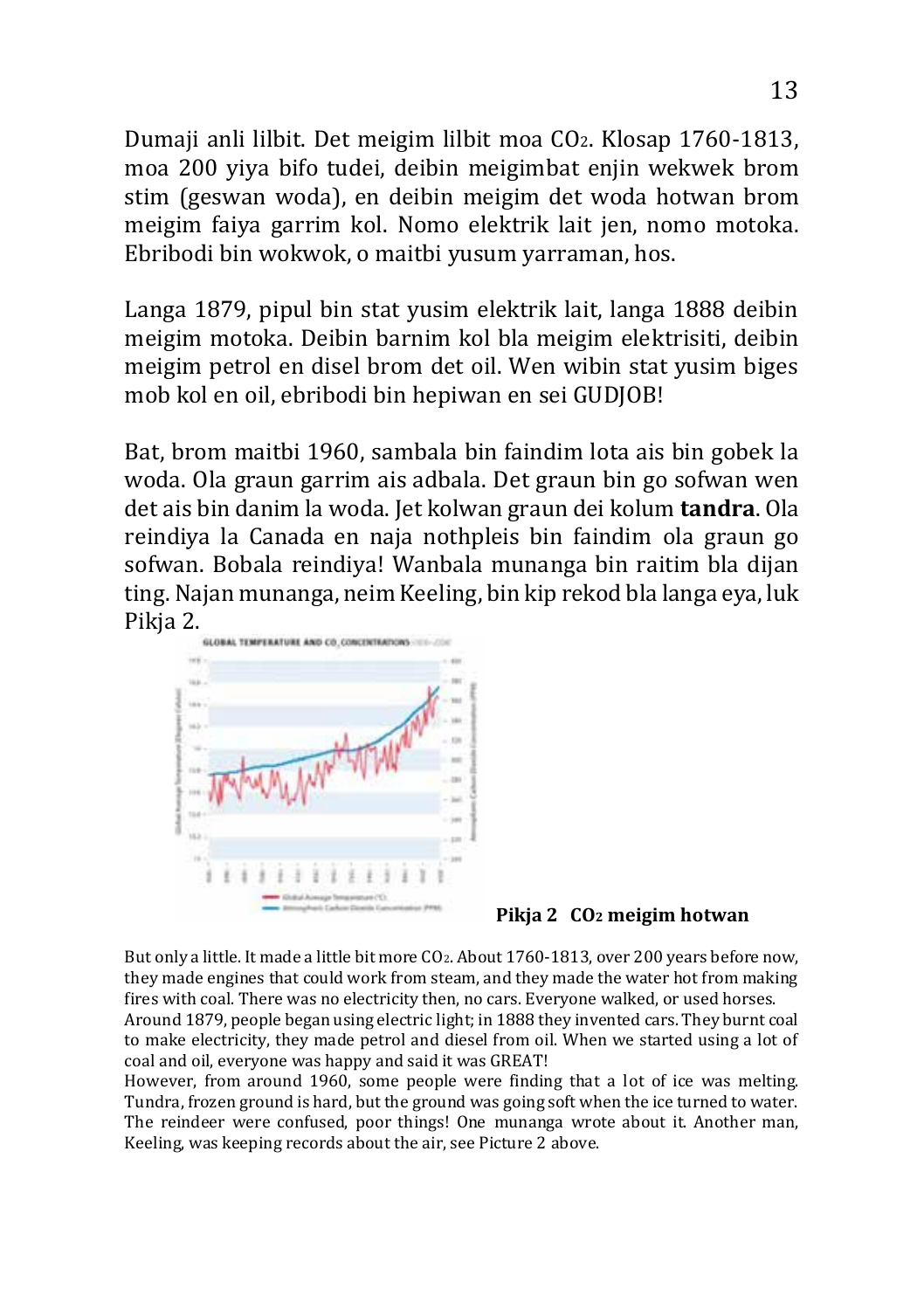Moa CO2 la eya meigim moa womwan eya. Tudei biges mob pipul ebriweya. Tudei wi yusim lota kol en oil bla meigim elektrisiti, en powa bla motoka en eroplein. En na ola eya moa hotwan. Wen moa hotwan, wi garrim moa nogudwan stom, wi garrim moa saiklon, wi garra moa hotweja. Yumob sabi bla ola bushfaiya la Ostreilya las yiya? Faiya barnim wadi en tri, meigim lota enimul dai, yusim lota oksijen bla faiya, en gibat CO2. Ol det bushfaiya bin meigim seim mob CO2 laik ola bigwan eroplein la skai langa wan yiya! Det CO2 kejim moa hotwan lait brom det San, en meigim eya moa hotwan. Moa hotwan eya meigim moa hotwan en wailwan weja. Trubala! Det eya jas 1° C moa womwan na brom ola CO2 wi purrumin langa 1950. NOMO GUDJOB na wi yusum kol en oil!

Pikja 3 shoum samting moa. Det San im go lilbit woman en kolwan ebri 11 yiya. Pikja 2 shoum im nomo det San jeinjimbat bin meigim det eya more hotwan na. Ola kol en oil wi yusim bla disel en petrol en elektrisiti meigim det klaimat moa hotwan.





More CO2 in the air makes the air hotter. There are more people now than there ever was before. We use a lot of coal and oil to make electrisity, and for power for cars and planes. Now the air is hotter. The hotter it gets, the more wild storms, more cyclones, more hot weather. Of course you know about all the bushfires in Australia last year. The fire burnt a lot of country, killed animals and plants, and gave out CO2. Those bushfires put as much CO2 into the air as all the big planes put out in ONE YEAR! CO2 catches more infra red light from the Sun, and it makes the air hotter (not all the time, but on average). The air is warmer by 1° C since 1950. It's no longer a GOOD THING to use coal and oil. Picture 3 shows something more. The sun gets a bit warmer and cooler every 11 years. Picture 3 shows it is NOT the Sun which is making the air hotter now. All the coal and oil we use for petrol, diesel, electricity and plastics is making the climate hotter.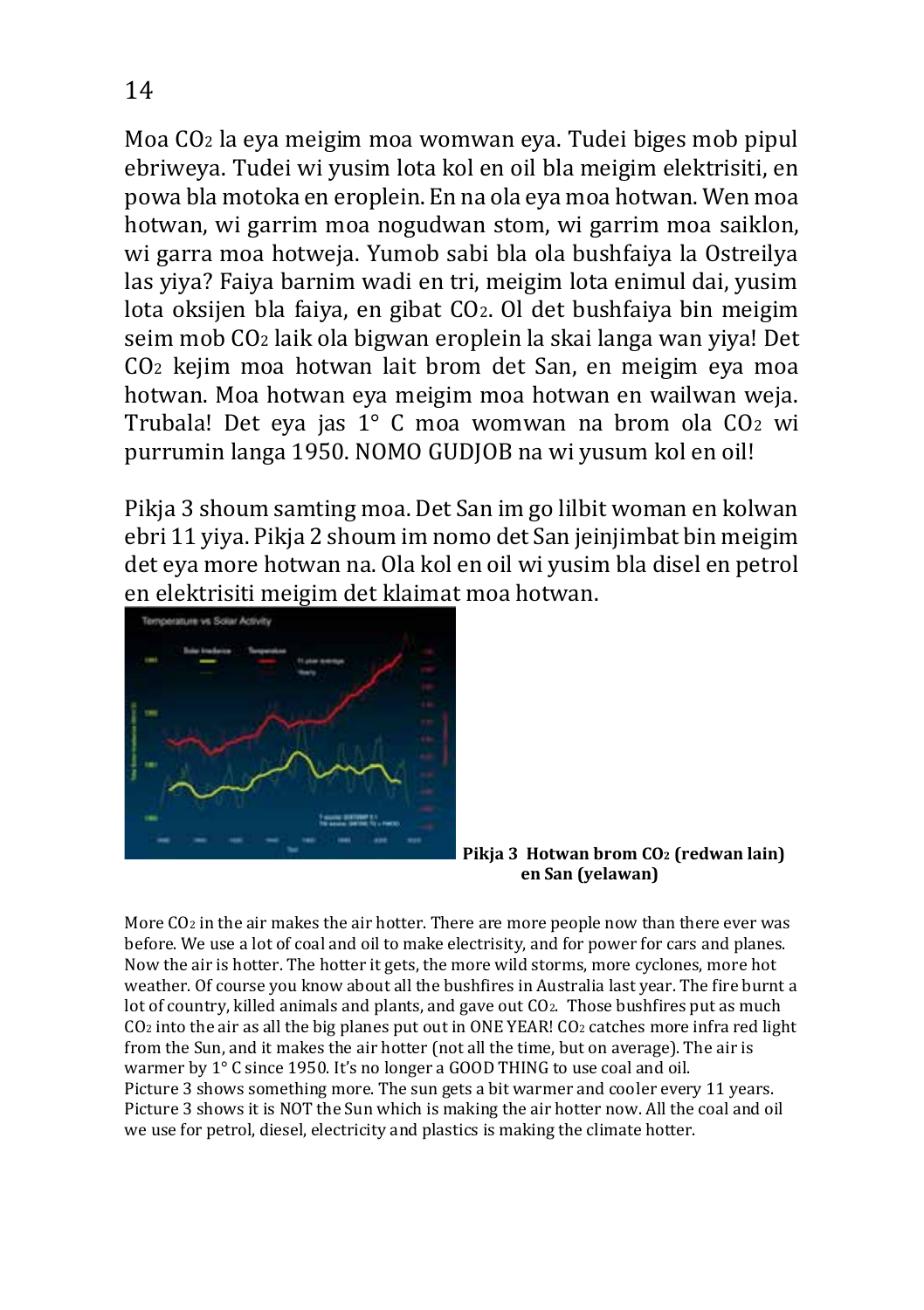## **Tubala taim wen lota CO2 langa eya.**

Tubala taim looongtaim pasdam, det CO2 bin moa. Wantaim, lota volkeino en det graun bin krek la Siberia bin meigim lota lava, det raning rok, en det eya bin get 7° C moa hotwan. Ebri bigwan enimul, fish en grinwan plent bin dai! 90% laif bin dai! Lota tri bin dai (no gras det taim, gras bin gro leita). Det sekan taim, imbin dainasoa taim, det bigeswan lisid. Lota O2 la eya den, moa den tudei. Lota enimul bin gro bigbala. Dregonflai bin gro big den du, maitbi 1 mita wing. Den one biges rok brom space (an asteroid) bin smajimap klosap la Meksiko, klosap Amerika. Det asteroid bin rili bigeswan, maitbi 8 km bigwan. Im meigim bigeswan weib, bigeswan tsunami. Agen lota enimul bin dai. Dumaji det pletipus bin laib, en det krokodail. Enimul langa Ostreilya, ubin lib la woda o hol la graun bin laib!

Det asteroid bin go rili hotwan wen imin foldan, en biges faiya bin stat. Lota O2 bin barnim, en lota CO2 bin langa eya. No keinggaru det taim yet. Ola bard bin stat bifo det taim. Dei bin lilwan dainosoa jen, garrim feja. Trubala! wi stil garrim dislot bard, dislot lilwan dainasoa tudei. En ola bard garrim song bin stat la Ostreilya. En lilbit leita, gras bin stat – langa Otrailya! Trubala! Main skulfren Barbara bin dalim mi deibin faindim det klos rileishan bla gras iya in Ostreilya! Bla wi ansesta bin lilwan enimul jen, olijem maus na. Det yarraman grendedi bin laik lilwan dog. Blanga keinggaru grendedi bin laib dettaim tu. Leita det pokyupain (ekidna) bin stat, brom det olwan pletipus! Trubala!

#### **Twice in the past when there was a lot of CO2 in the atmosphere**

Twice in the past when there was a lot more CO2., One was about 252 million years ago. There were lots of volcanoes in what is now Siberia. The air got 7° C hotter. 90% of life died out, animals, trees, fish. (There was no grass then, that happened later from Australia). The second time it was in dinosaur time. There was more  $\overline{O_2}$  in the atmosphere then (up to 35%). A lot of animals grew very big, and dragonflies did too, with wingspan up to 1 metre! Then about 65.5 million years ago, an asteroid, about 8 km across slammed in near Mexico. It caused an enormous tsunami, and lots of animals died. Animals living close to water or in burrows survived, so we still have crocodiles and playpus!

The asteroid got hotter than the outer part of the Sun as it fell through the atmosphere. With that extra oxygen, there were huge bushfires. Birds are from that time, the little feathered dinosaurs are still here. All the world's songbirds came from Australia, and grass evolved – in Australia. The horse's ancestor was the size of a little dog. Kangaroos hadn't evolved yet, and the echidna evolved from the platypus some 30-35 million years later.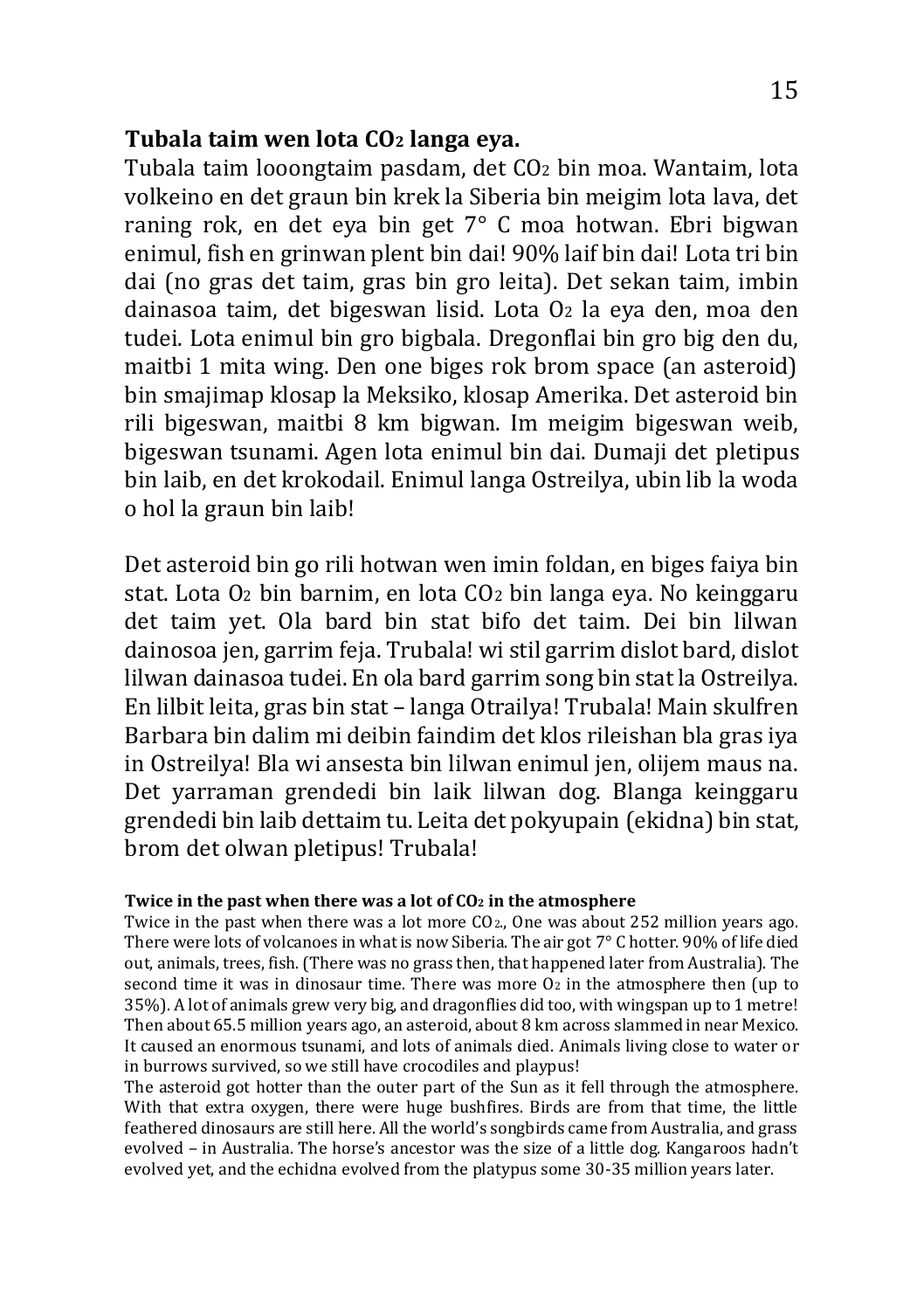Longestaim abda jet no ais la graun, en eya bin moa hotwan garrim ola CO2 brom detlot bigeswan bushfaiya. Abdajet det ais bin kambek en det solwoda bin godan lilbit abda det hotwan taim.

Dijan Pikja 4 shoum hau det solwoda bin godan en kamap. Ola Yanyuwa pipul rimimba wen det solwoda bin moa lowan, dei sabi ola neim bla kantri ananit ola solwoda. Buji det solwoda kamap mowa na, maitbi 0.2 mita, det solwoda andi draundim sambala bij, laik weya dei abum det Study Hub langa Wuyagiba.



**Pikja 4 Hau haiwan det solwoda godan en kamap**

Wen wibin urldi yusimbat ola kol en oil wibin jinggabat en sei im gudwan, bat tudei wi sabi im nogudwan. Wi labda stap yusim ola kol en oil. Buji wi nomo dum lagijat, det eya garra get hotwan dumaj en lota enimul en daga garra dai, en bigesmob pipul garra dai du. Wi labda jidan najawei, garrim sola penel, o win bla meigim elektrisiti. Wi labda ranim motoka garrim elektrisiti brom sola penel en winfarm, nomo petrol en disel. Buji wi nomo dum, maitbi ola blekbala en munanga garra dai, en ola daga we dagat garra dai.

For a long time after that, there was no ice, and the atmosphere was hotter because of all the CO2 from those fires. After that, the ice came back, and the ocean went down a bit. When we used to use all the coal and oil, we thought it was good, but today we know it's not good. We have to stop using coal and oil. If we don't do it, the atmosphere will get too hot, and many animals and vegetable foods will die, and a lot of people will die also. We have to live another way, with solar panels, windmills to make electricity. We have to run cars with electiricity from solar wind farms, not use petrol and diesel If we don't change, perhaps all people, black and white will die, as will all the foods we rely on.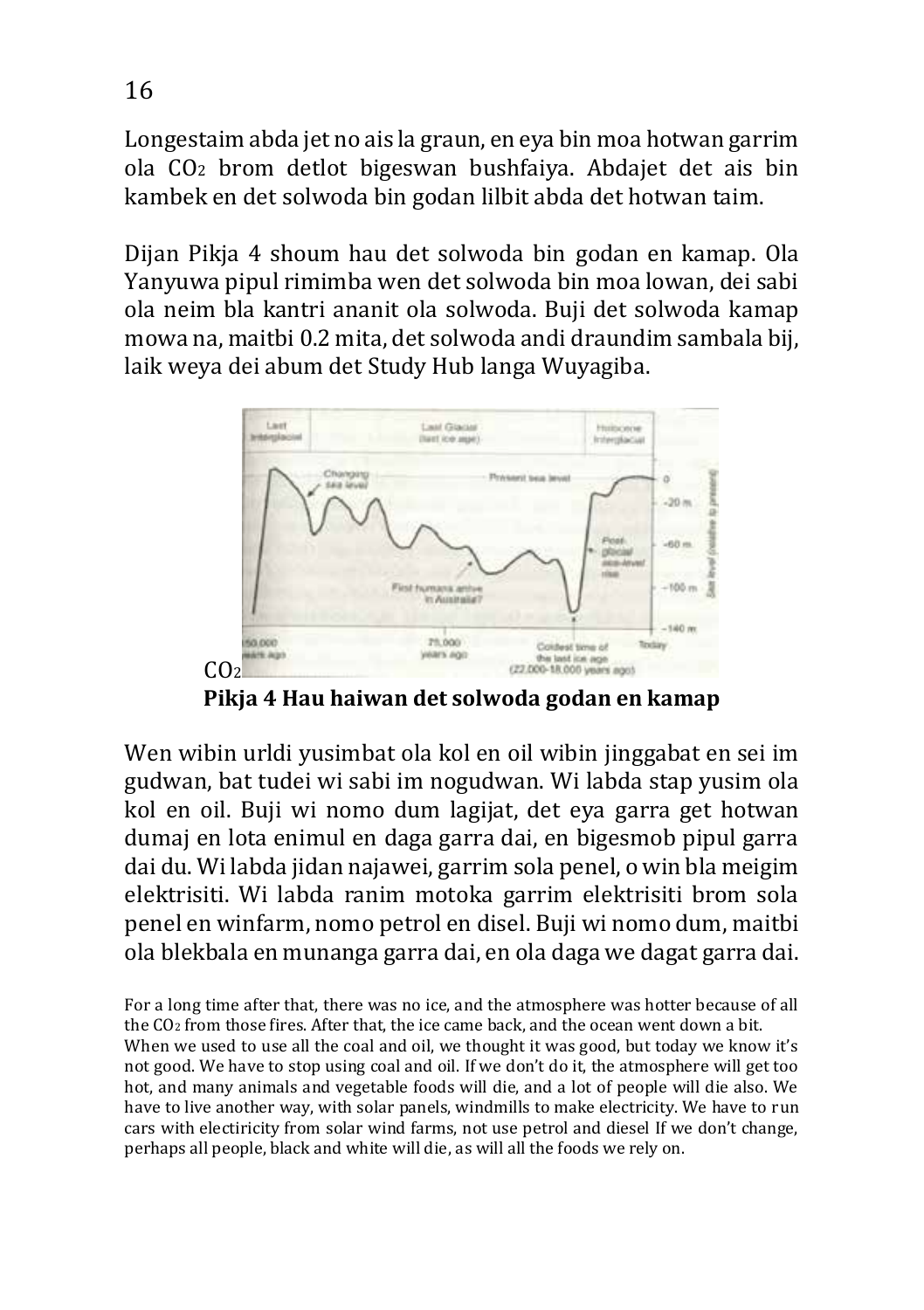## **References**

## **Weya aibin faindim buk en intanet blanga dijan stori**

- Briggs, Barbara 2016. Australia's little sister of the grasses, ABC Okham's Razor.
- Buis, Alan 2020. A Degree of Concern: Why global temperatures matter. www.climate.nasa.gov
- Holocene climate change, www.ecosia.org/images; weya aibin faindim Pikja 1.
- Lane, Nick 2002. *Oxygen: The Molecule that made the World.*  Oxford: OUP.
- Normand, Simon 2004, revised and reprinted 2009. *Stone country to Saltwater: Recent artwork & stories from Ngukurr, Arnhem Land.* Melbourne: Simon Norman. esp. p. 22
- Nunn, Patrick 2018. *the Edge of Memory: Ancient stories, oral tradition and the Post-Glacial world.* London, Oxford, New York, New Delhi, Sydney: Bloomsbury Sigma; weya aibin faindim Pikja 4.
- Preston, Douglas 2019. The day the dinosaurs died, *The New Yorker* 8th April 2019.
- Roberts, Betty Nyikbirri *et al.* 2018. *Alawa, Marra and Warndarrang Plants and Animals: biocultural knowledge of flora and fauna from Ngukurr, Numbulwar, Minyerri and Limmen Naional Park, North Australia*. Ngukurr: Northern Territory Botanical Bulletin No. 48, Department of Environment and Natural Resources, Ngukurr Language Centre.
- Trueman, C.N. 2015. Coal mines in the industrial revolution, historylearningsite.co.uk.

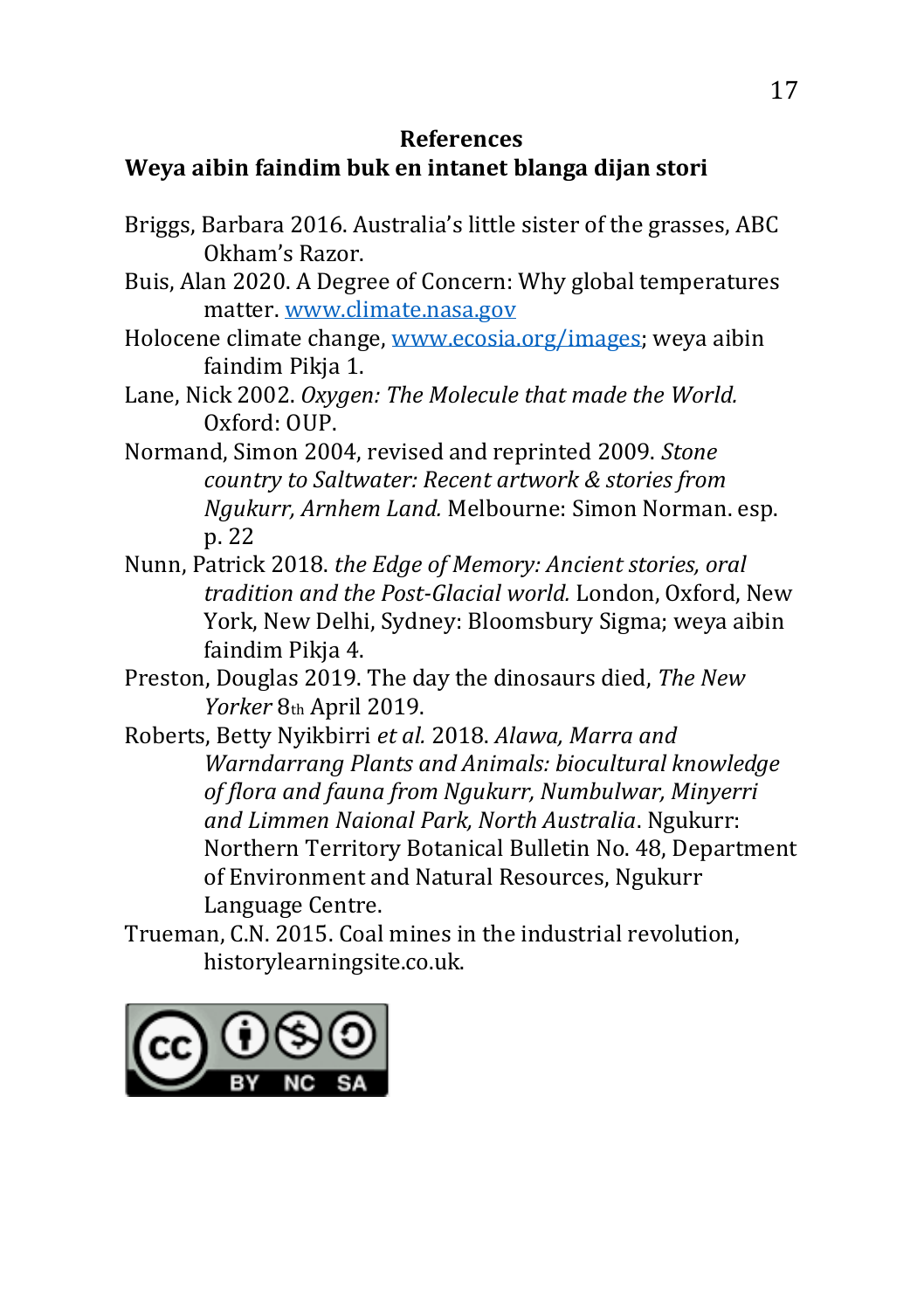#### **Hubin raitim dijan buk**

Margaret Sharpe was born towards the end of 1934, and lived in Sydney as a child, but also for most of a year in Victoria during the war. There she had six months off school because of the views then on discouraging short-sighted children from gravitating into academic work. That treatment might have been a failure, but she learnt to look after poddy lambs, ride a bicycle (to school), and to swim in the billabong.

After finishing an honours degree in Maths, she worked at CSIRO National Standards Laboratory in Sydney University Grounds. She did a degree in theology and then worked with the Summer Institute of Linguistics in the Philippines for a few years. Returning to Australia after studying linguistics with SIL, she began work on Alawa in 1965, and in the process gradually developed a knowledge of Kriol, the lingua franca at Ngukurr (then Roper River Mission), Hodgson Downs and Nutwood Downs. She was one of the first to alert the Australian Institute of Aboriginal Studies (now AIATSIS) on the need to recognise Kriol as language worth studying.

Margaret is an Adjunct Senior Lecturer in Linguistics at the University of New England, Armidale, NSW. She initially gained a Bachelor of Science with honours in Mathematics at Sydney University, graduating in 1956, and working at CSIRO National Standards Laboratory for three years. She went to the Philippines and gained some fluency in Amganad Ifugao in about 1963. She returned to Australia in 1965 and with a Research Fellowship from the Australian Institute of Aboriginal Studies (now AIATSIS, The Australian Institute of Aboriginal and Torres Strait Studies) completed a Ph.D. on the Alawa language. She produced a triglot Alawa-Kriol-English dictionary which was published in 2001, dictionaries of Western Bundjalung, and Coastal Bundjalung in NSW and a dictionary of Yugambeh and neighbouring dialects in 1999. This last is now revised as *Gurgun Mibinyah*, covering the dialects of Yugambeh-Bundjalung spoken in the Gold Coast area down to Murwillumbah and the Tweed River. For these groups, Mt Warning or Wulambiny is their sacred mountain, and all initiation grounds are oriented towards this mountain, where the sun first strikes Australia.

Margaret has produced learner's guides in Alawa, Bundjalung and the Mibiny dialects. and helped people in these areas and from the Dhanggati area residing in Armidale.

Margaret has worked on Aboriginal English in a couple of settlements in Queensland, and more intensively on Alice Springs Aboriginal English with students from Traeger Park Primary School. She has two children; her daughter and husband live in Mareeba, Nth Qld with their two highschool aged girls, and her son in Armidale with his wife and their four university and highschool aged children. Her daughter also went to a preschool class at Ngukurr in one of her visits.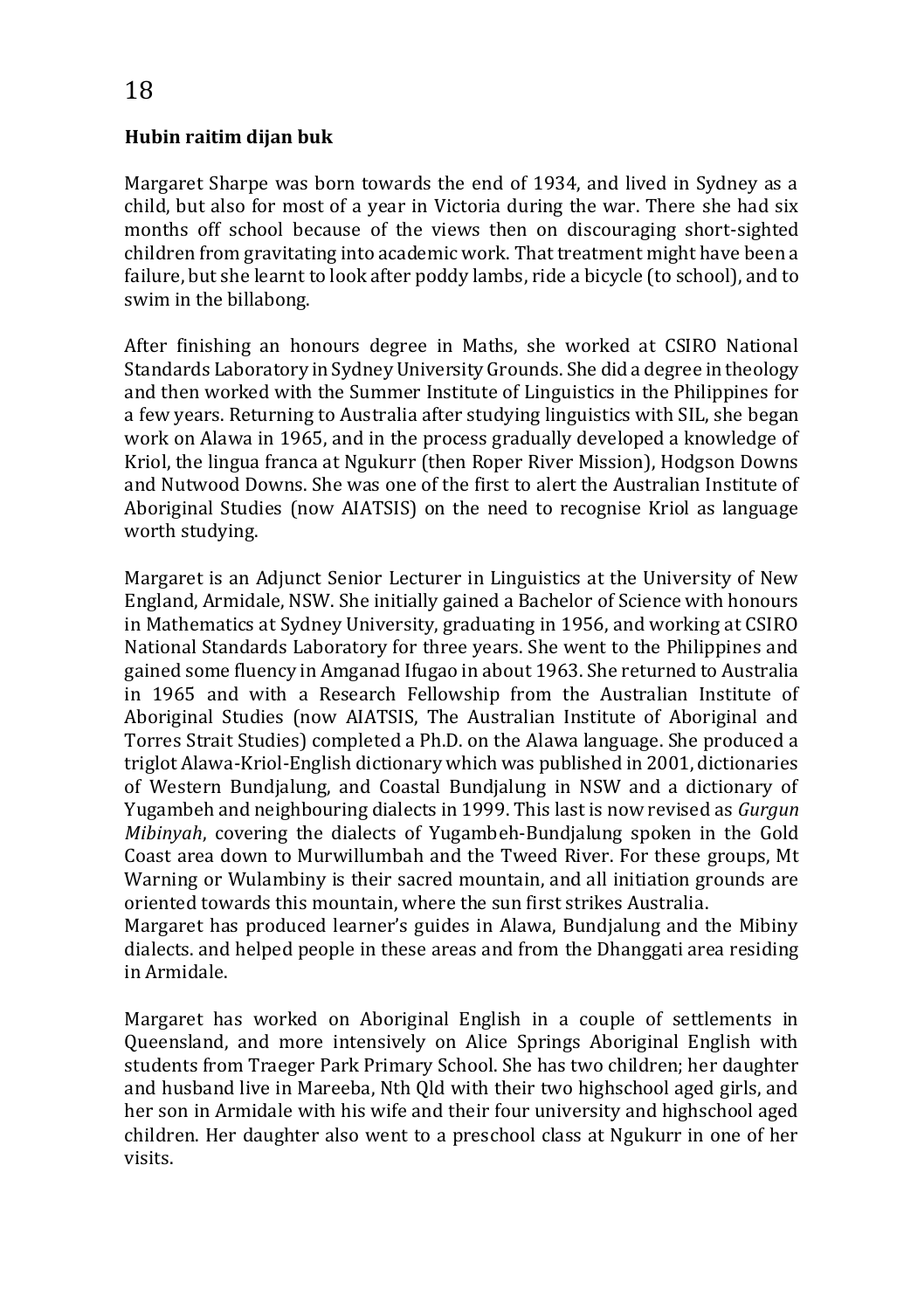## **Wanbala ting moa**

Yumob sabi det san gibit lait, en im gibit hotwan lait. Wi no kin siyim det hotwan lait, dumaji wi filim, meigim yu wombala. Det hotwan lait meigim dakwan ting more hotwan. Det hotwan lait no kin womum waitwan ting dumaj. Det sno en ais riba nomo womum dumaj, im sendimbek enikain lait. Det waitwan rok, en det ting yu peintim garrim waitwan peint sendimbek det hotwan lait. Buji ola ais riba pasawei, det we:l get moa hotwan moa kwikbala.

You know that the sun gives light, and also infrared light. We can't see the infrared, but we feel it as it makes you warm. Infrared light makes darkcoloured things hotter, but can't warm white things much at all. Snow and glaciers don't warm much, they reflect all light, all electromagnetic radiation.. White rocks and anything you paint white reflects infrared light back. If all the glaciers disappear, the world will get hotter faster.

## **Maitbi yu wanda raitim enjing bla rimimba iya?**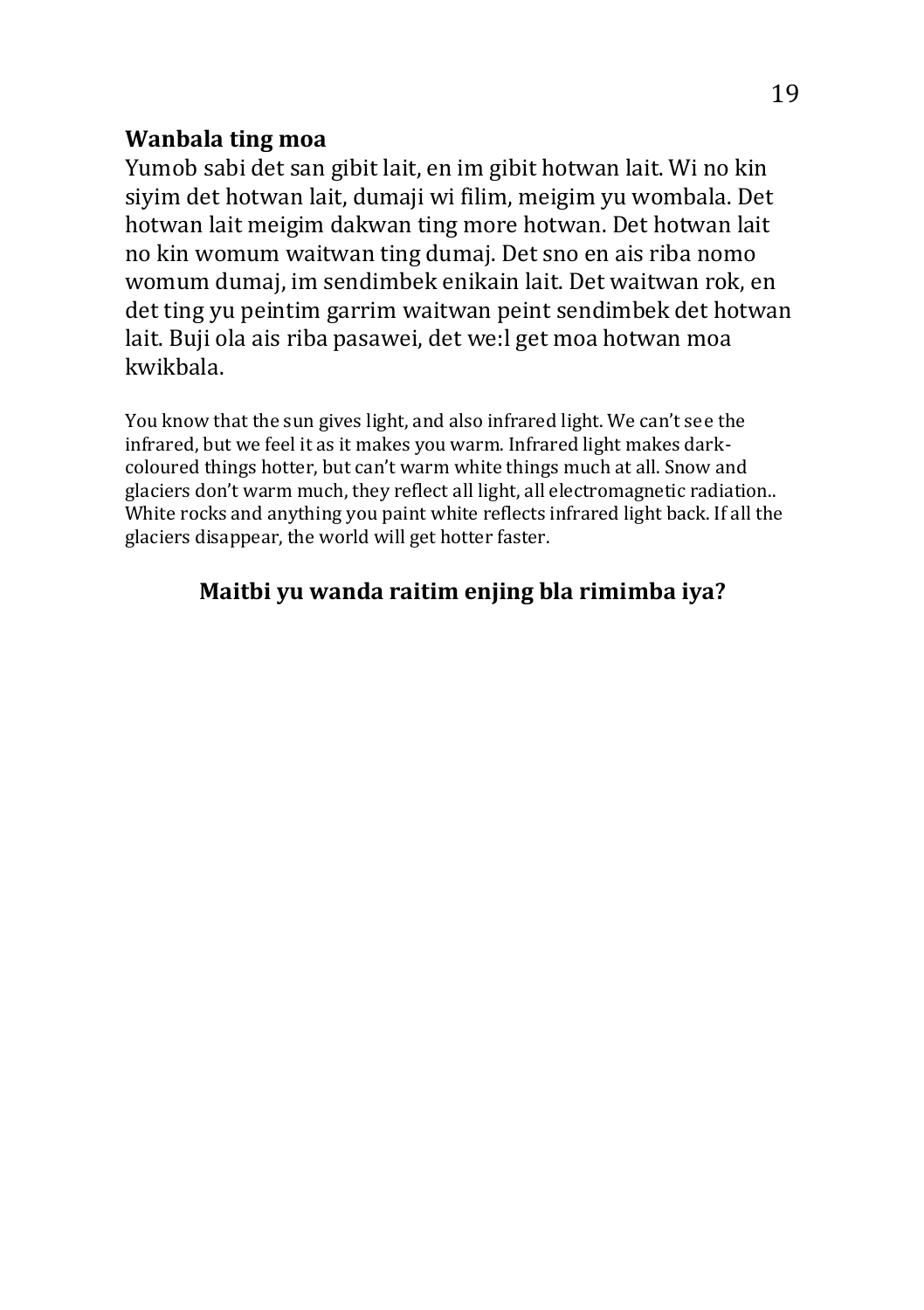**Maitbi yu wanda raitim enjing bla rimimba iya?**